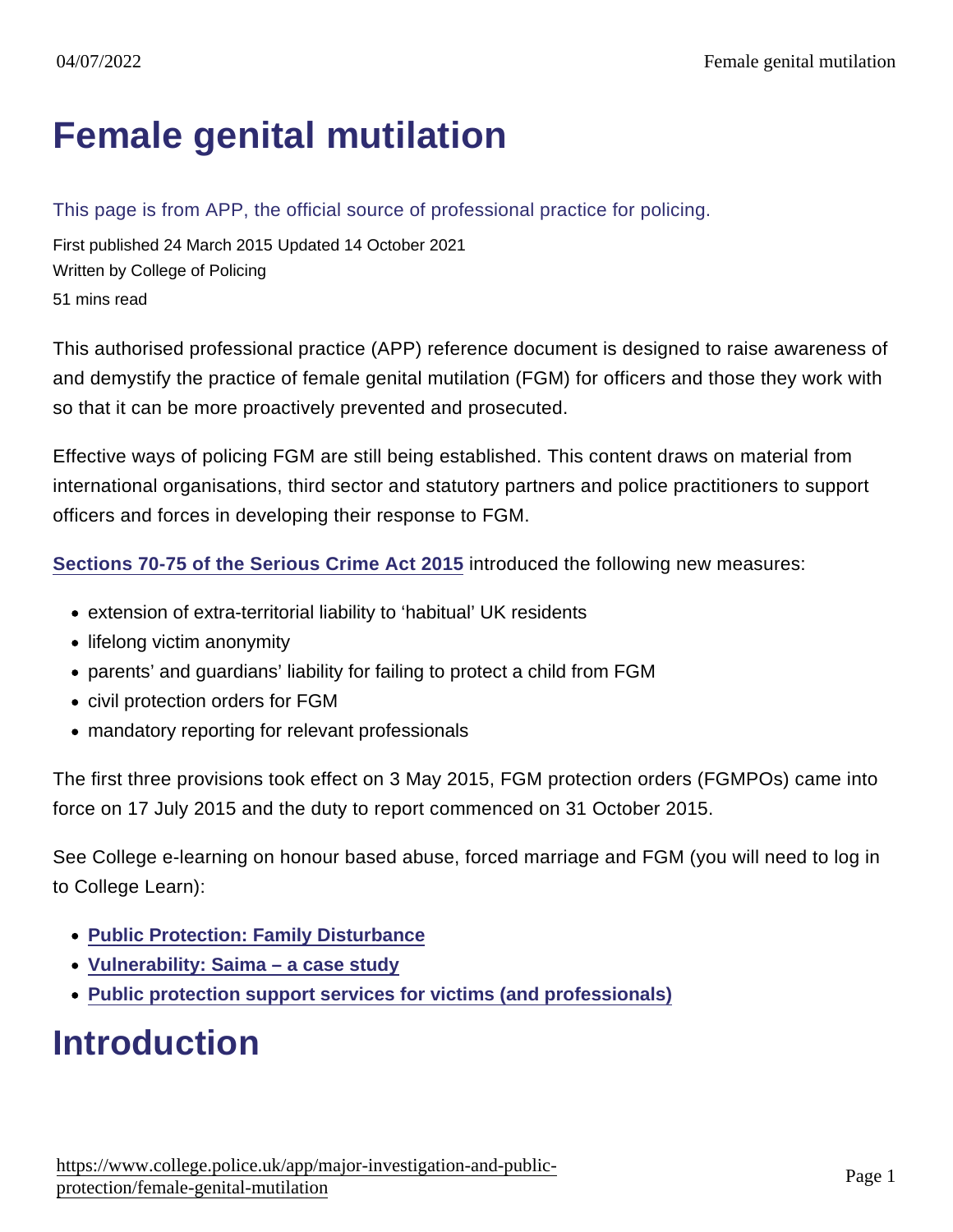FGM is illegal in the UK under the [Female Genital Mutilation Act 2003 \(FGM Act\)](http://www.legislation.gov.uk/ukpga/2003/31/contents) . It has no known health benefits and is known to be harmful to women and girls. It may also constitute an assault occasioning actual or grievous bodily harm. It is primarily, though not exclusively, carried out on minors and is, therefore, child abuse. Adult safeguarding issues may also arise where there is re-infibulation (where a woman is reclosed) after childbirth or pressure for later FGM to take place in connection with marriage.

FGM of minors is a violation of the rights of the child. In relation to both adults and children, the practice violates the rights to health, security and physical integrity of the person and the right to be free from torture and cruel, inhuman or degrading treatment. It can also result in death, in contravention of the right to life. The practice is therefore contrary to a range of international human rights provisions.

Officers have a duty to safeguard everyone, including women and girls, which means that tackling FGM is an integral part of their role. They must take effective action to do so, without allowing themselves to be inhibited by fear of doing or saying the wrong thing or being accused of being racist. Effective action means making potential victims safe, investigating offences and bringing offenders to justice.

All officers, particularly [senior officers](https://www.app.college.police.uk/app-content/major-investigation-and-public-protection/female-genital-mutilation/#the-role-of-senior-officers) who may have more contact with influential community members, should work closely with all communities within their policing area to challenge the practice of FGM. They should ensure the communities are aware that FGM is a crime and that those involved in committing or facilitating FGM may be arrested, prosecuted and imprisoned for up to 14 years. Parents and guardians failing to protect a girl from the risk of FGM may also be liable to up to 7 years' imprisonment.

As emphasised in the Home Office's Multi-agency statutory guidance on female genital mutilation, the Female Genital Mutilation Act 2003 contains no specific exemption for cosmetic surgery or female genital cosmetic surgery (FGCS).

If a procedure involving any of the acts prohibited by section 1 of the 2003 Act is not necessary for physical or mental health or is not carried out for purposes connected with childbirth, then it is an offence (even if the girl or woman on whom the procedure is carried out consented).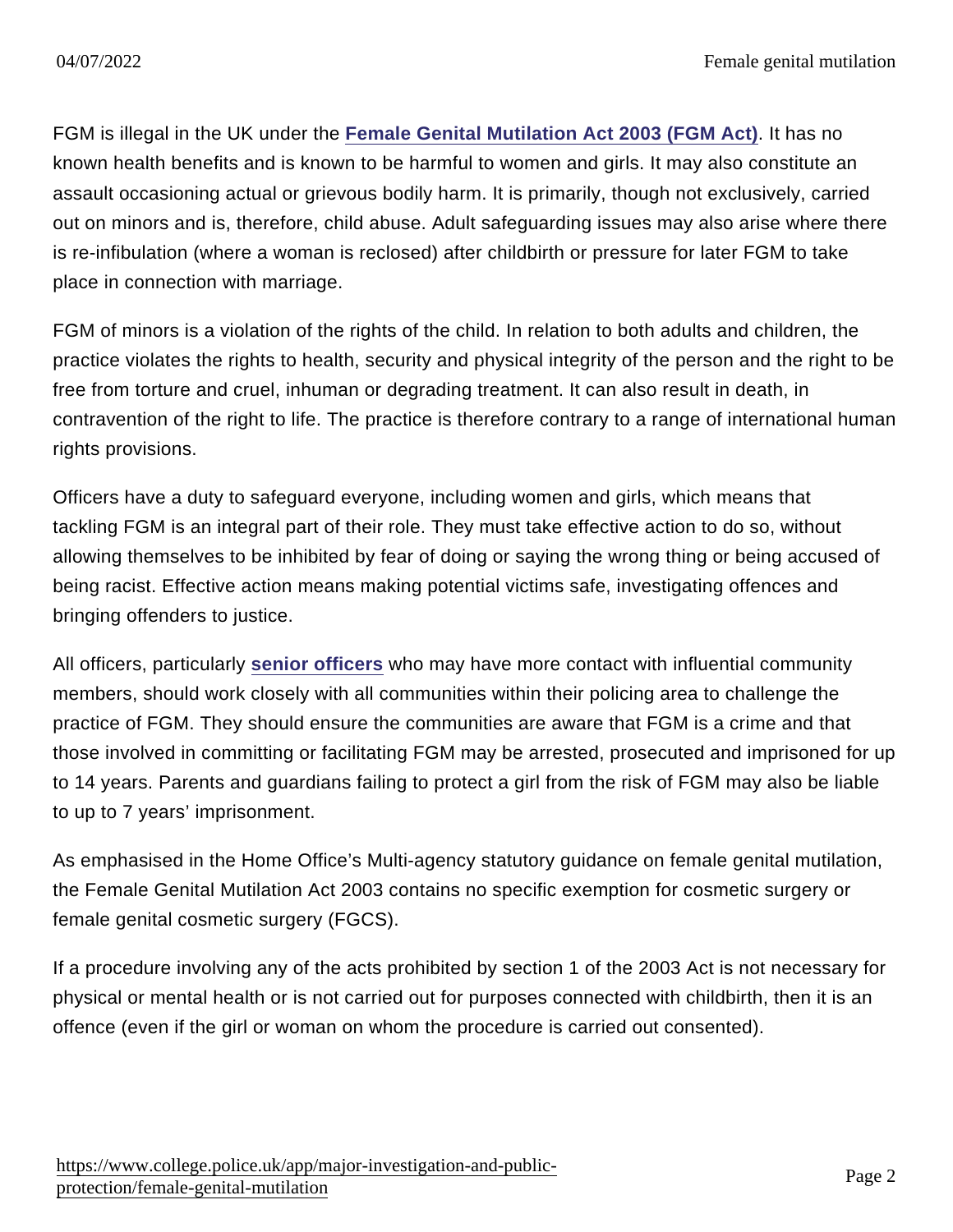The Royal College of Obstetricians and Gynaecologists is clear in its guideline [\(Female Genital](https://www.rcog.org.uk/en/guidelines-research-services/guidelines/gtg53/) [Mutilation and its Management \(Green-top Guideline No. 53](https://www.rcog.org.uk/en/guidelines-research-services/guidelines/gtg53/) ), published on 10 July 2015) that 'All surgeons who undertake FGCS must take appropriate measures to ensure compliance with the FGM Act'. This may result in mandatory reporting of potential offences.

It is for the police to record allegations as required by Home Office Counting Rules (HOCR) and investigate any alleged offence. The Crown Prosecution Service (CPS) decides whether a prosecution under the 2003 Act is appropriate. A criminal court would then determine, as and when the point arises for decision in a particular case, if non-medically indicated genital surgery constitutes mutilation and is therefore an offence under the 2003 Act.

Where the police receive a report of a case involving genital mutilation as a result of cosmetic surgery, officers should:

- record a crime (HOCR)
- consider whether immediate action is required to make anyone safe and take appropriate action
- seek advice from a supervisor or specialist support about the best way to deal with the allegation
- seek early investigative advice from the CPS

A complex investigation of this type should be carried out by a suitably trained investigator.

The above text includes material reproduced under the Open Government Licence v3.0.

# The practice of FGM

## Definition and classification of FGM

The [World Health Organisation \(WHO\)](http://www.who.int/reproductivehealth/topics/fgm/overview/en/index.html) defines female genital mutilation as comprising all procedures involving partial or total removal of the external female genitalia or other injury to the female genital organs for non-medical reasons.

The WHO has classified FGM into four different types.

Type I – Clitoridectomy. Partial or total removal of the clitoris (a small, sensitive and erectile part of the female genitals) and/or the prepuce (the clitoral hood or fold of skin surrounding the clitoris).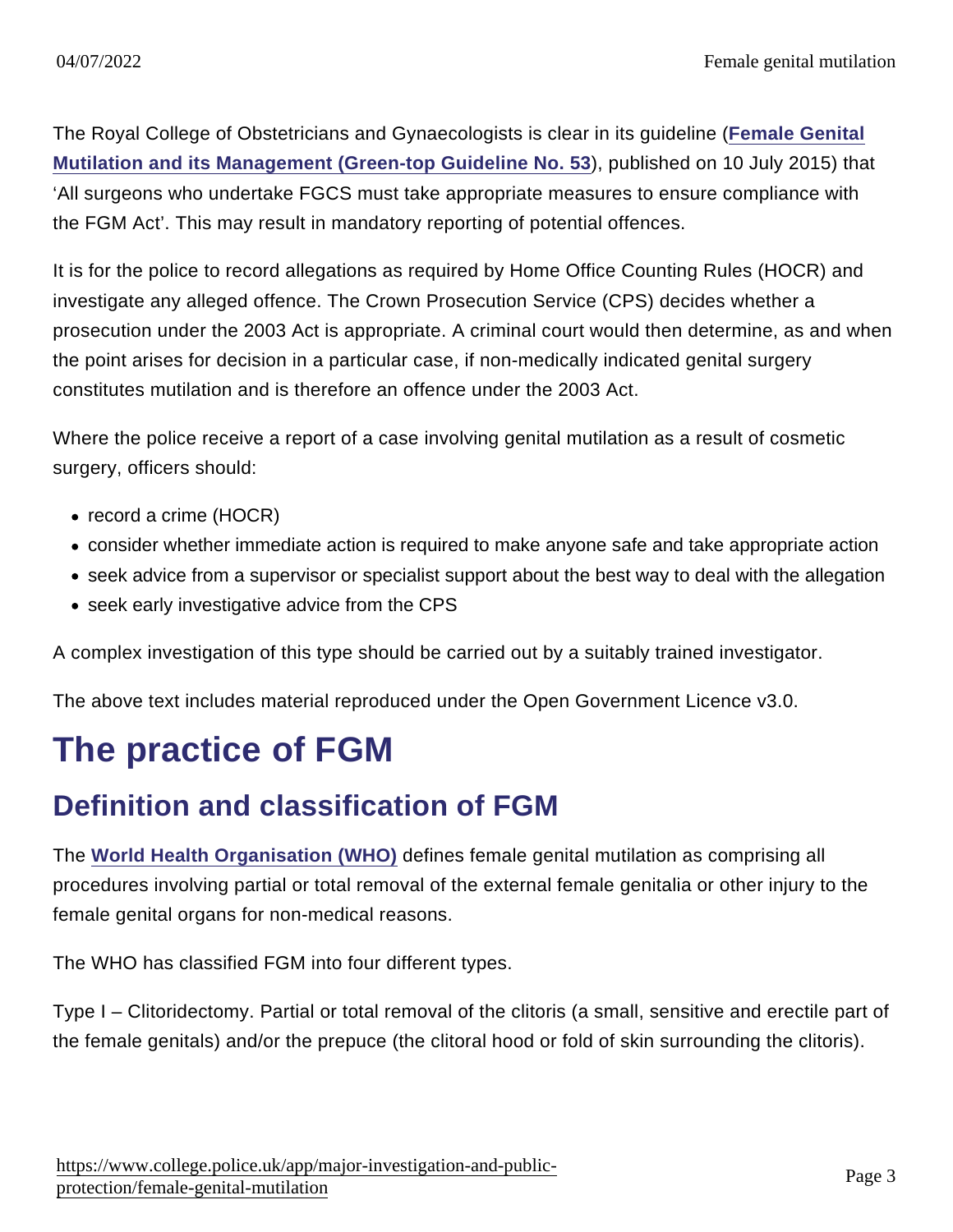Type II – Excision. Partial or total removal of the clitoris and the inner labia, with or without excision of the outer labia (the labia are the 'lips' that surround the vagina).

Type III – Infibulation. Narrowing of the vaginal opening by creating a covering seal. The seal is formed by cutting and repositioning the inner or outer labia, with or without removal of the clitoris

Type IV – Other. All other harmful procedures to the female genitalia for non-medical purposes, for example, pricking, piercing, incising, scraping and cauterising (burning) the genital area.

### The consequences of FGM

FGM has no known health benefits and there may be serious health consequences for the girl or woman upon whom it is carried out. These can include the following.

#### Immediate health consequences

- Severe pain.
- Shock.
- Haemorrhage (excessive bleeding).
- Injuries from being held down/struggling, for example, fractured and broken limbs, bruises, cuts.
- Infection.
- Tetanus.
- Death.

### Longer-term health consequences

- Extensive damage to the external genitalia.
- Scarring.
- Chronic pain.
- Recurrent bladder and urinary tract infection.
- Incontinence and difficulty in passing urine.
- Loss of sexual pleasure/painful sexual intercourse.
- Absence of periods.
- Cysts.
- Obstetric fistulas (abnormal passage between two organs in the body).
- Infertility.
- Increase in maternal/perinatal mortality rates, childbirth complications and newborn deaths.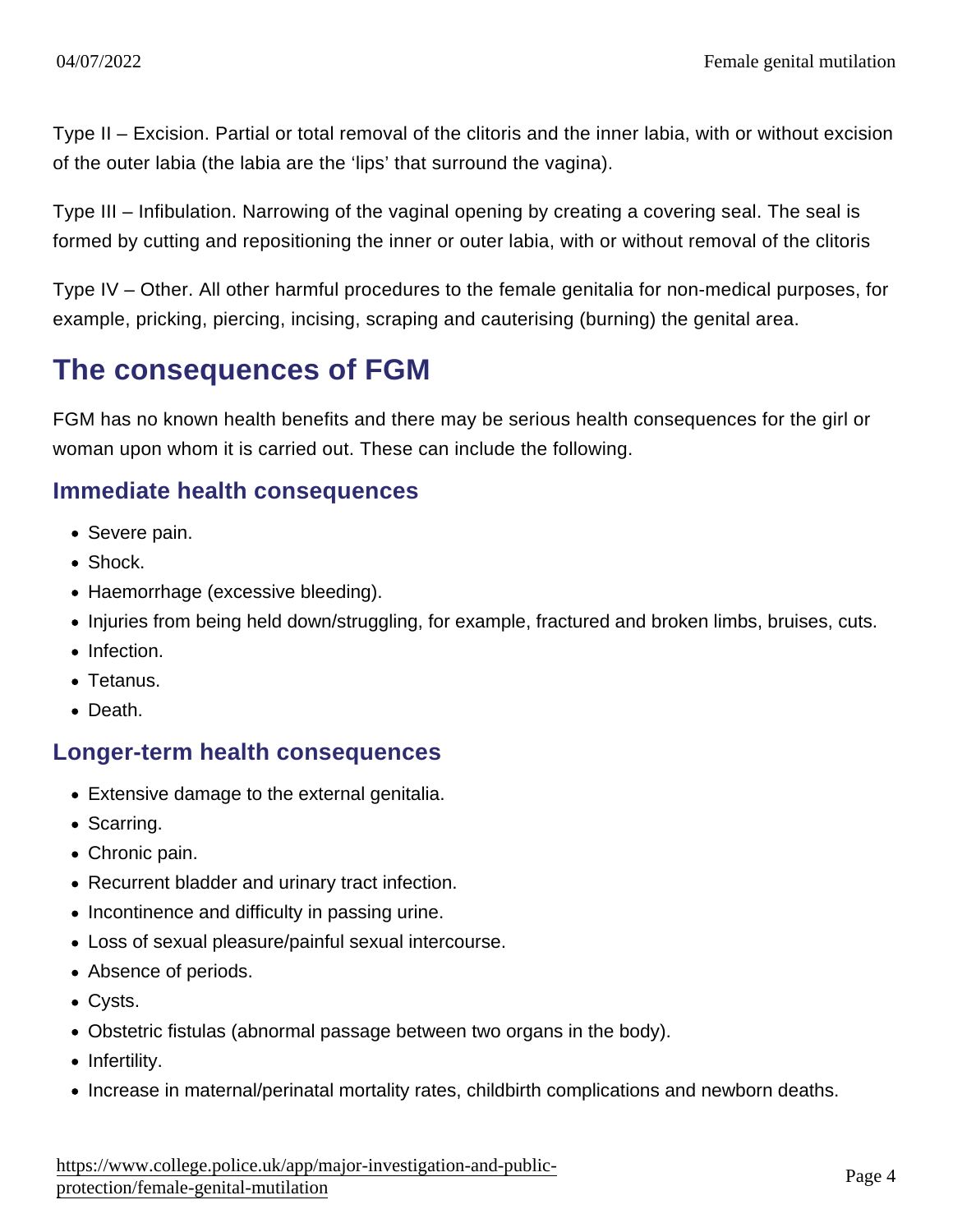Psychological/mental effects, for example, post-traumatic stress disorder, sexual phobia, anger, feelings of helplessness.

A woman or girl who has undergone Type III FGM (infibulation) may be left with a vaginal opening that is the size of a matchstick or a grain of rice. Consequently she may:

- have difficulty passing bodily fluids, for example, menstrual blood and urine
- need to be cut open on her wedding night in order to have sexual intercourse
- experience considerable complications during childbirth

Medical help may be available to alleviate some of the harmful effects but they cannot be entirely overcome or reversed. Officers who become aware of a person at risk of FGM should always take steps to [protect](https://www.app.college.police.uk/app-content/major-investigation-and-public-protection/female-genital-mutilation/#protection) that person from harm.

## Girls and women at risk of FGM

According to the WHO, FGM is most often performed on girls between infancy and age 15. It can, however, be carried out on women and girls of all ages, including newborns, and adult women in association with marriage or re-infibulation following childbirth.

The practice is most prevalent in the western, eastern and north-eastern regions of Africa and in some parts of Asia and the Middle East. Increased migration, however, means that FGM-practising communities can be found worldwide, including Europe, North and South America and Australasia. Officers should not, therefore, assume that FGM is not happening in the area where they work.

The following countries are known to or have been documented to practise FGM.

- Benin.
- Burkina Faso.
- Cameroon.
- Central African Republic.
- Chad.
- Côte d'Ivoire.
- Djibouti.
- Egypt.
- Eritrea.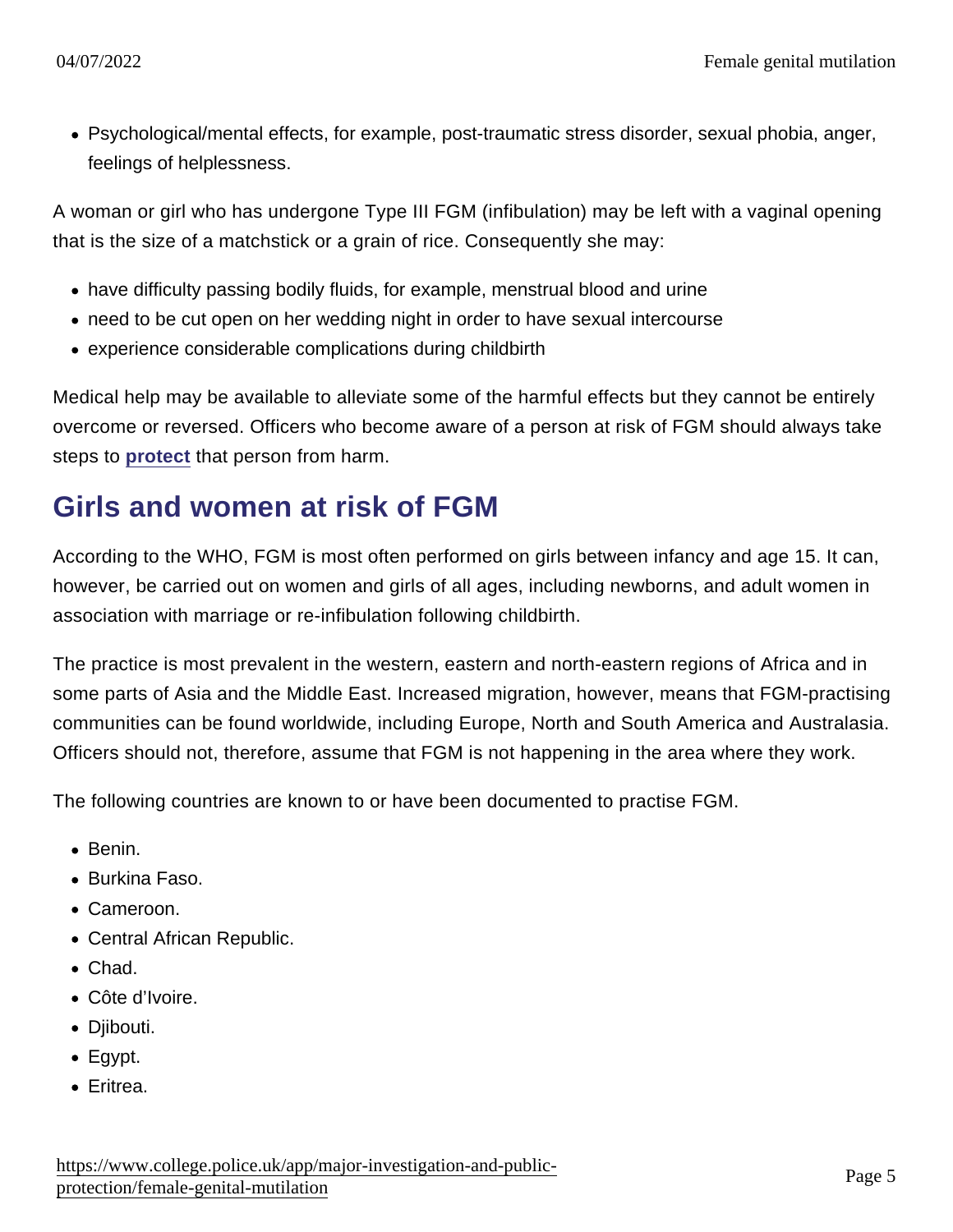- Ethiopia.
- The Gambia.
- Ghana.
- Guinea.
- Guinea-Bissau.
- India.
- Indonesia.
- Iran (Information received from the Iranian and Kurdish Women's Rights Organisation).
- $\bullet$  Iraq.
- Israel.
- Jordan.
- Kenya.
- Liberia.
- Malaysia.
- Mali.
- Mauritania.
- Niger.
- Nigeria.
- Oman.
- Pakistan.
- Senegal.
- Sierra Leone.
- Somalia.
- Sudan.
- Tanzania.
- Togo.
- Uganda.
- The United Arab Emirates.
- Yemen.

This list is not exhaustive and officers should not assume that because a country is not on the list, or because a person does not come from one of the listed countries, there is no risk of FGM. Officers should also be aware that travel routes into the UK may be indirect and, therefore, not a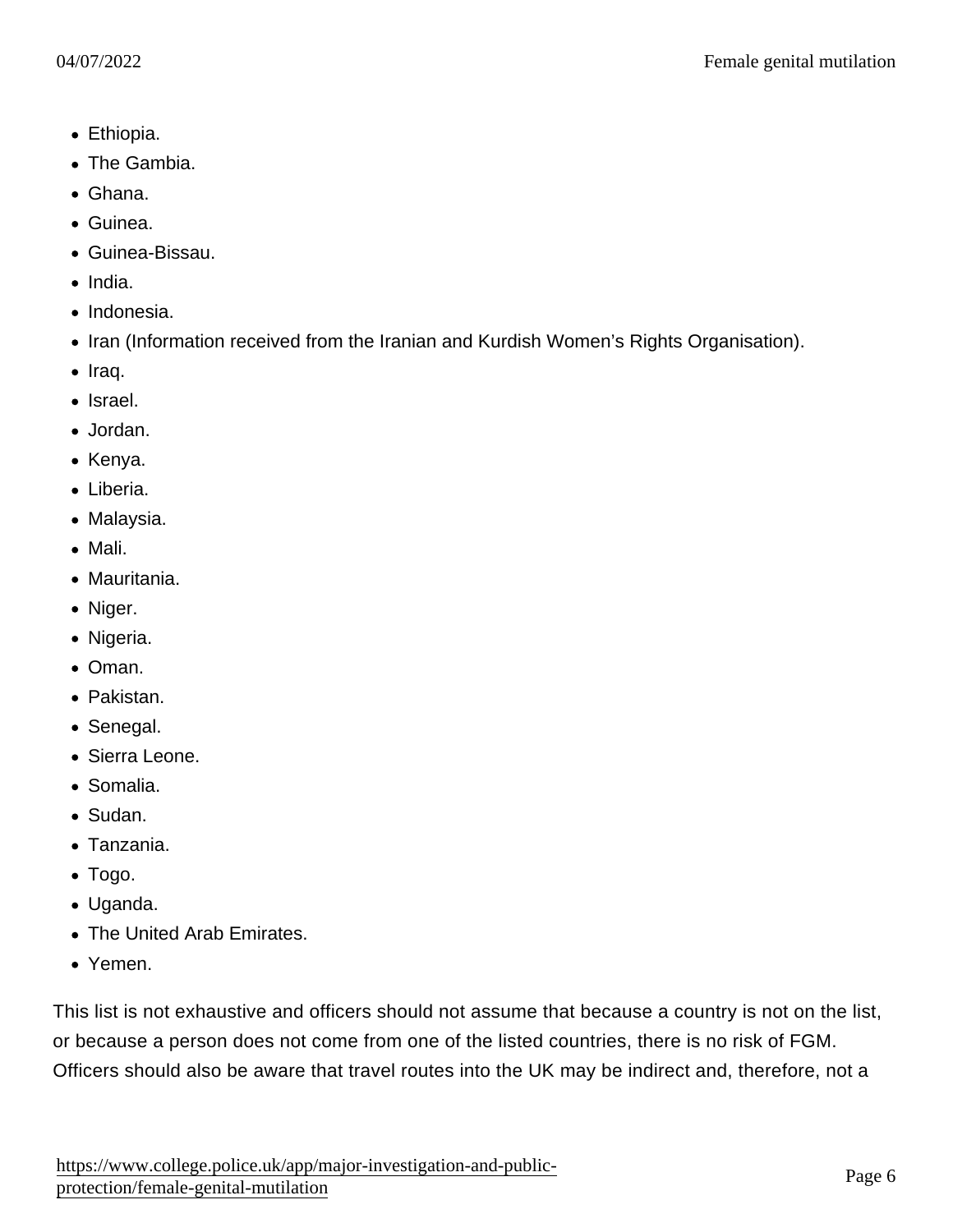reliable indicator of the person's country of origin.

Prevalence rates also vary, with rates over 90% in countries where the practice is almost universal, for example, Somalia, Guinea, Djibouti and Egypt, while others only have tiny practising communities, for example, India.

Although the actual prevalence of FGM among women residing in the UK is unknown, the following estimates have been generated using 2011 England and Wales census data, together with UNICEF national prevalence data for FGM practising countries.

| Girls born in England and<br><b>Wales</b>                                                          | 1996-2010          | 2011-2012                                              |
|----------------------------------------------------------------------------------------------------|--------------------|--------------------------------------------------------|
| Girls born to mothers with<br><b>FGM</b>                                                           | 60,273             | 11,695                                                 |
| Girls born to mothers born in<br>countries where FGM is known<br>to be practised                   | 144,062            | 28,754                                                 |
|                                                                                                    |                    |                                                        |
| 2011 census data of girls 0-<br>14 permanently resident in<br>England and Wales but born<br>abroad | Recorded in census | <b>Estimated numbers</b><br>potentially at risk of FGM |

Figures from City University London/Equality Now (2014) [Female Genital Mutilation in England](http://www.equalitynow.org/sites/default/files/FGM EN City Estimates.pdf) [and Wales: Updated statistical estimates of the numbers of affected women living in England](http://www.equalitynow.org/sites/default/files/FGM EN City Estimates.pdf) [and Wales and girls at risk – Interim report on provisional estimates](http://www.equalitynow.org/sites/default/files/FGM EN City Estimates.pdf) .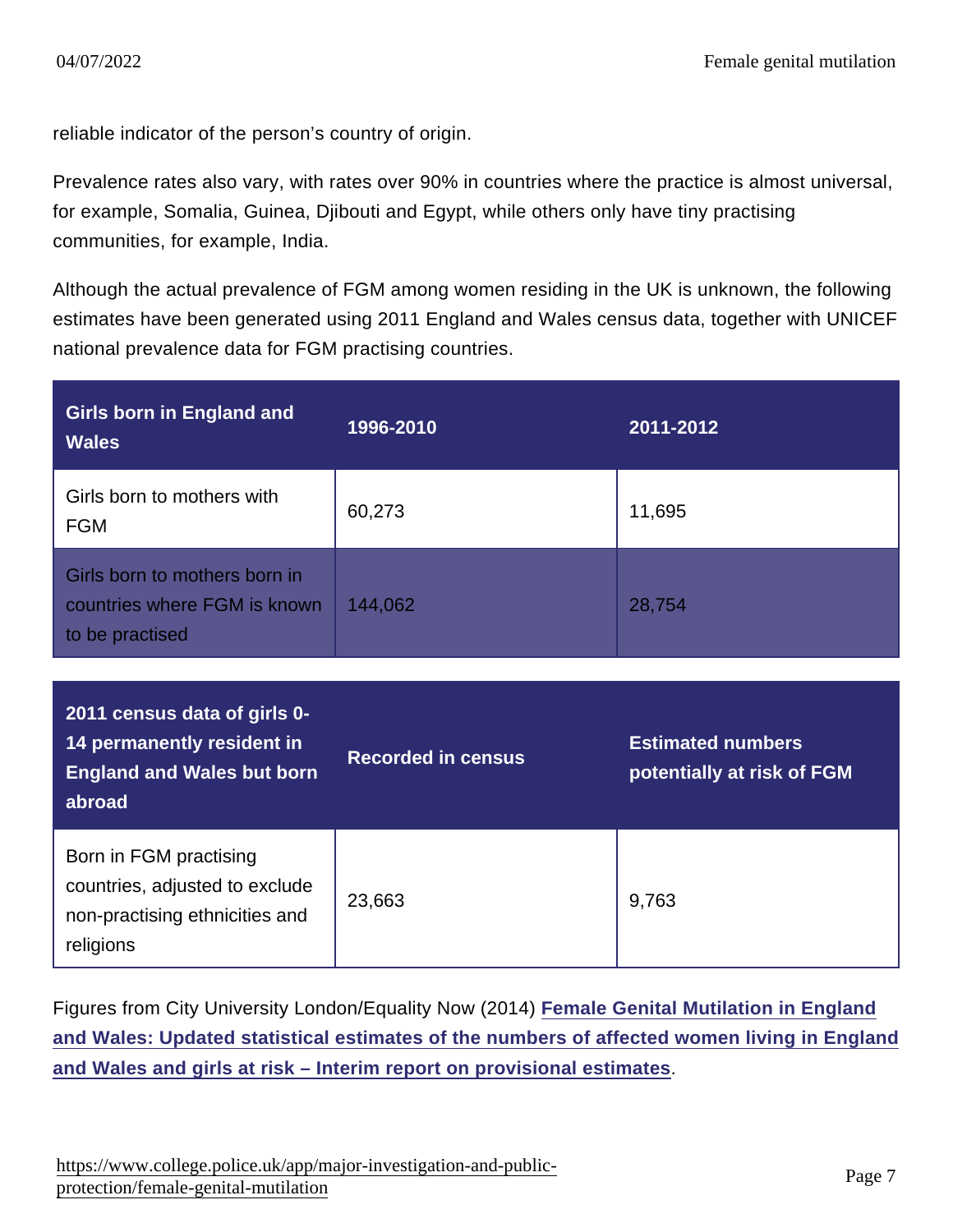### The reasons why FGM is practised

Published reports and experts working in the area suggest that the reasons underlying the practice of FGM include:

- tradition
- culture
- family honour
- social acceptance and standing within the community, bringing status and respect to the girl
- perceived religious obligations
- chastity as a requirement of eligibility for marriage
- curbing a woman's sexuality
- rite of passage/part of becoming a woman
- hygiene/belief that it makes a woman 'clean'
- belief that it makes sexual relations safer and more pleasurable for the man
- social conditioning (women having poor body image if FGM is not done/redone after childbirth)
- misinformed beliefs regarding fertility and childbirth, including that it makes childbirth safer
- superstition and myth, for example, that if the clitoris touches the baby's head in childbirth it may die or that it cures insanity or depression

FGM stems from concepts of chastity, family honour and the importance of marriage in societies where security and survival depend largely on making a good marriage. In some communities only a woman who has undergone FGM is deemed suitable for marriage as it demonstrates chastity and purity. As a result, mothers allow or actively require their daughters to undergo FGM as a way of protecting their future. These concepts are underpinned by beliefs regarding the position of women and girls within those cultures. FGM is not limited by social class or education.

Where FGM stems from concepts of family honour and the regulation of behaviour that may bring shame on the family, it may be viewed as a form of honour-based violence or abuse.

Although there is sometimes a presumed association with certain religions, FGM is not advocated in any religion, nor referenced fully in any religious text. In communities where it is an established custom, FGM is practised by those from a variety of religions, which suggests that its origins are more cultural than religious.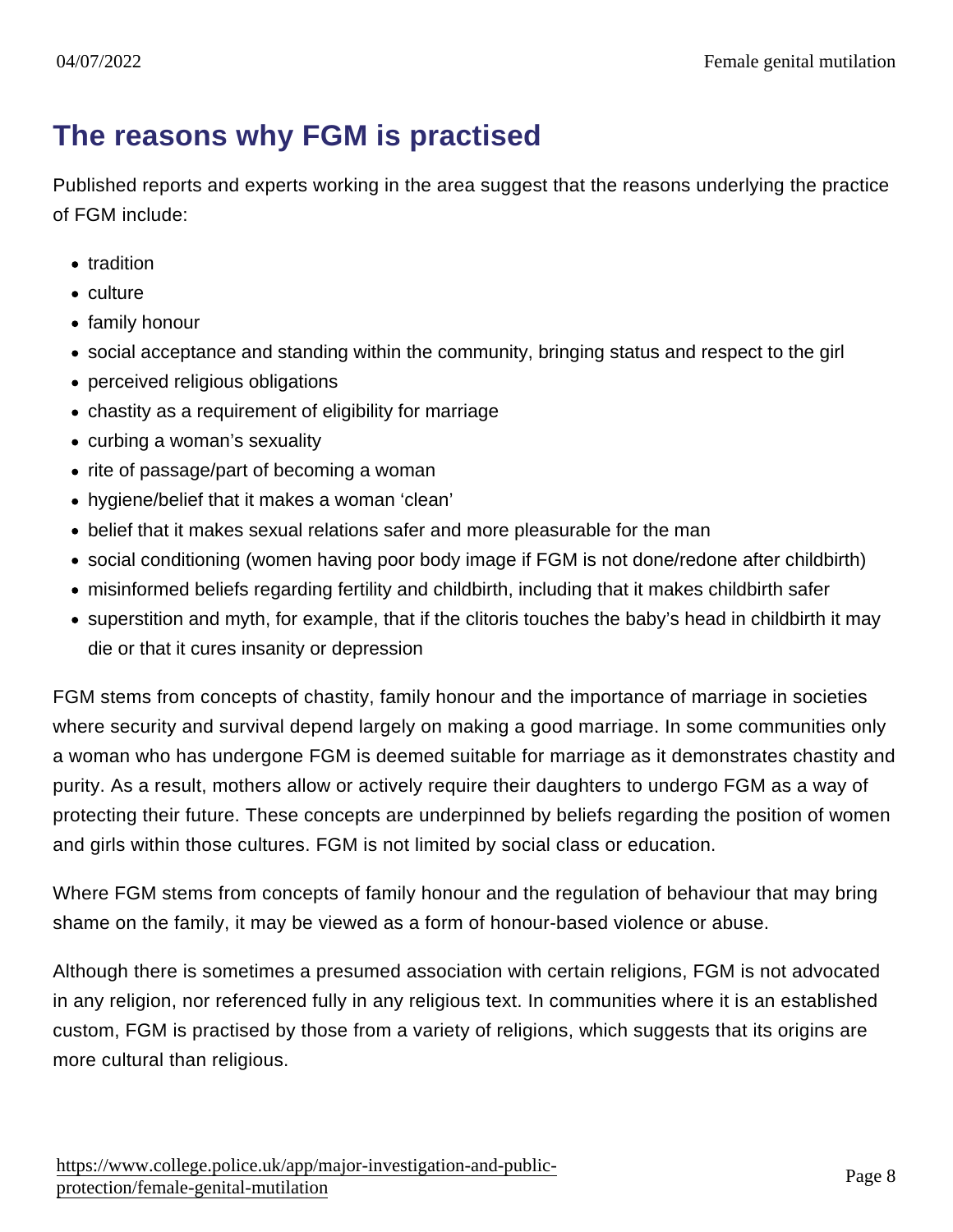Some communities in the UK may choose to continue the practice as a way of maintaining their traditional identity. It may also be done to counteract concerns that girls are becoming too westernised and is sometimes used as a threat to curb behaviour.

Men may not be directly involved in the practice but contribute to its continued existence in other ways. In practising communities, many only choose marital partners who have undergone FGM and expect it to be carried out on daughters and other female relatives. Some male community leaders may use their influence to expressly support the practice. Men may also have a role as perpetrators, whether directly or indirectly.

Effective [prevention](https://www.app.college.police.uk/app-content/major-investigation-and-public-protection/female-genital-mutilation/#prevention) of FGM can only be achieved by working with communities to challenge these underlying beliefs and expectations. Officers, particularly [senior officers](https://www.app.college.police.uk/app-content/major-investigation-and-public-protection/female-genital-mutilation/#the-role-of-senior-officers) , should take steps to raise community awareness of the illegal nature of FGM and the liability to prosecution of those performing or facilitating the practice.

## FGM perpetrators

FGM is usually instigated by female members of the girl's family (including extended family). Unlike other forms of child abuse, a mother who agrees to her daughter being mutilated is likely to believe that she is acting in the best interests of the child. It may even be a cause for celebration within the family.

In some instances parents may be under considerable pressure from members of their family and/or community to allow their daughter to undergo FGM. It may also be instigated by the grandmother, aunt or other relative without the consent or knowledge of the mother. This has implications for the parents' ability to protect their child and should be a factor for officers when assessing the need for protective measures. Under the [FGM Act s 3A](http://www.legislation.gov.uk/ukpga/2015/9/section/72/enacted) , where a girl under 16 undergoes FGM, parents and guardians may be liable to prosecution for not protecting her from the risk of genital mutilation.

Traditionally, the procedure is carried out by a female 'cutter' who is a member of the girl's practising community. The person may also be known as a circumciser or midwife. The 'cutter' may visit the UK from abroad for a short period specifically to carry out FGM, or they may be a permanent member of the community in the UK. A girl can also be taken abroad to undergo FGM, sometimes to her or her family's country of origin or to another FGM-practising country. This may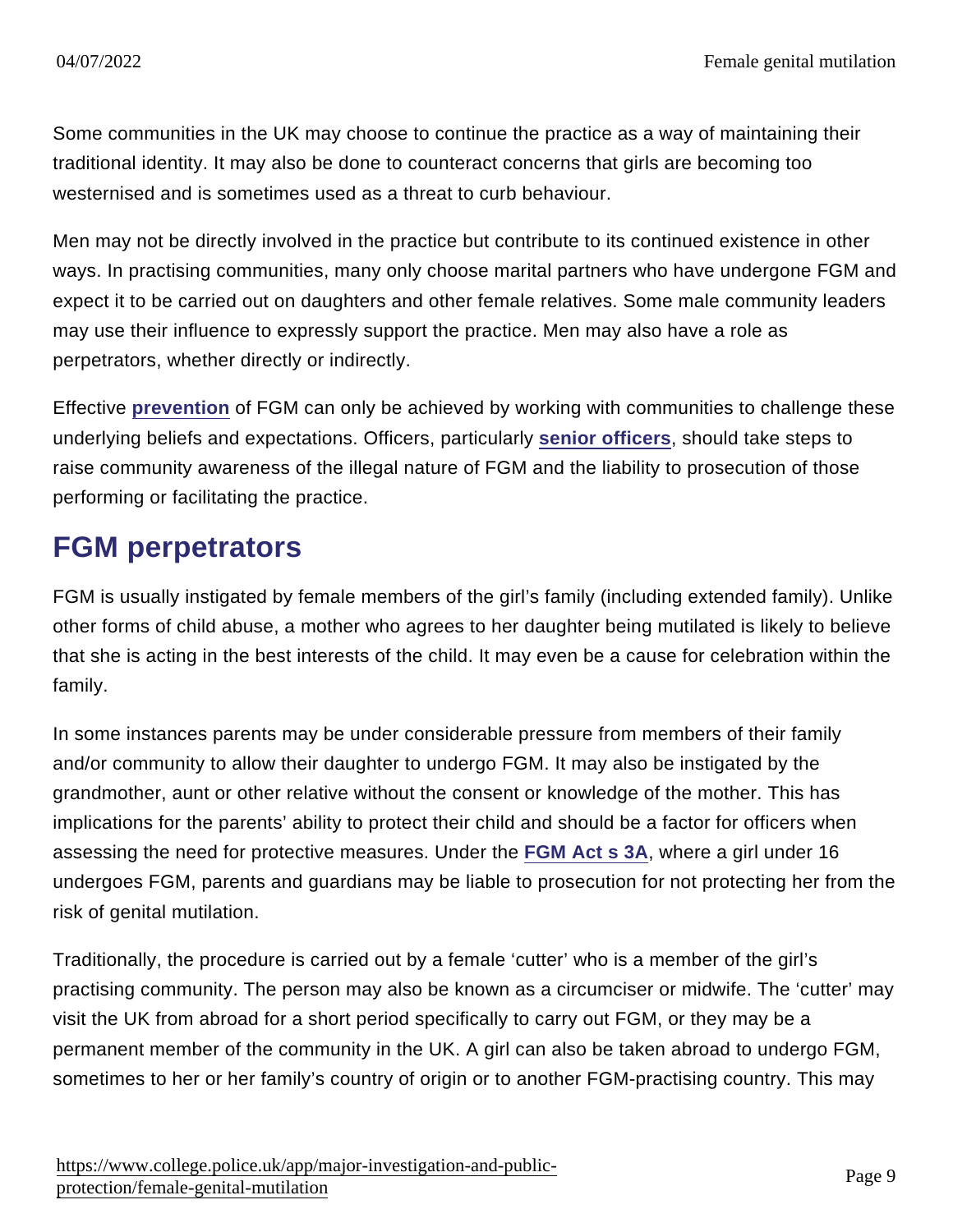be done in an attempt to avoid detection and is most likely to take place during extended holiday periods. Where an officer suspects that a child may be taken out of the country to undergo FGM, they should take appropriate steps to [protect](https://www.app.college.police.uk/app-content/major-investigation-and-public-protection/female-genital-mutilation/#protection) the child.

Men can also be perpetrators. They may directly carry out the procedure as medical professionals. They may also commit offences under the FGM Act by assisting others to carry out FGM, for example, by paying for the procedure or providing other logistical support.

## How FGM is carried out

FGM is usually carried out with a sharp implement, such as a knife, scissors, a razor, broken glass or a blade. It may also be conducted by using a finger nail to remove or damage a newborn's clitoris immediately following the birth, a method known as pinching. In most cases anaesthetic is not used and the procedure may not be conducted in a sterile environment. The same tools are often used on many girls without sterilizing in between, easily transmitting infection and disease. Thorns and herbs may be used to suture the wound, with further risk of infection. Not all forms of FGM involve cutting, for example, elongation is performed by using herbs and stones to pull the labia into a different shape.

A girl may be held down by a group of women while the cutting is carried out. These women are often members of the girl's own community or even her own family. The girl may struggle violently and suffer additional injuries as a result, for example, broken and fractured bones.

In some cultures cutting is an event to be celebrated, with special dress and ceremony. It can be held for an individual or a group. Occasions where many girls are brought and mutilated in quick succession are sometimes referred to as 'cutting parties'. FGM may also be more commonly practised at certain times of the year, known as 'cutting season'. The exact time period for this varies between communities.

In other cultures the practice may be expected but not celebrated or discussed in public.

The WHO confirms that the practice of FGM is increasingly being carried out by medically qualified professionals, including in hospitals. This may be in both practising and non-practising countries where it may be done for financial gain. Medical professionals said to be involved include both male and female doctors and trained midwives. This applies not only to primary FGM but also to reinfibulation (reclosing) following childbirth. This trend towards medicalisation should not be seen as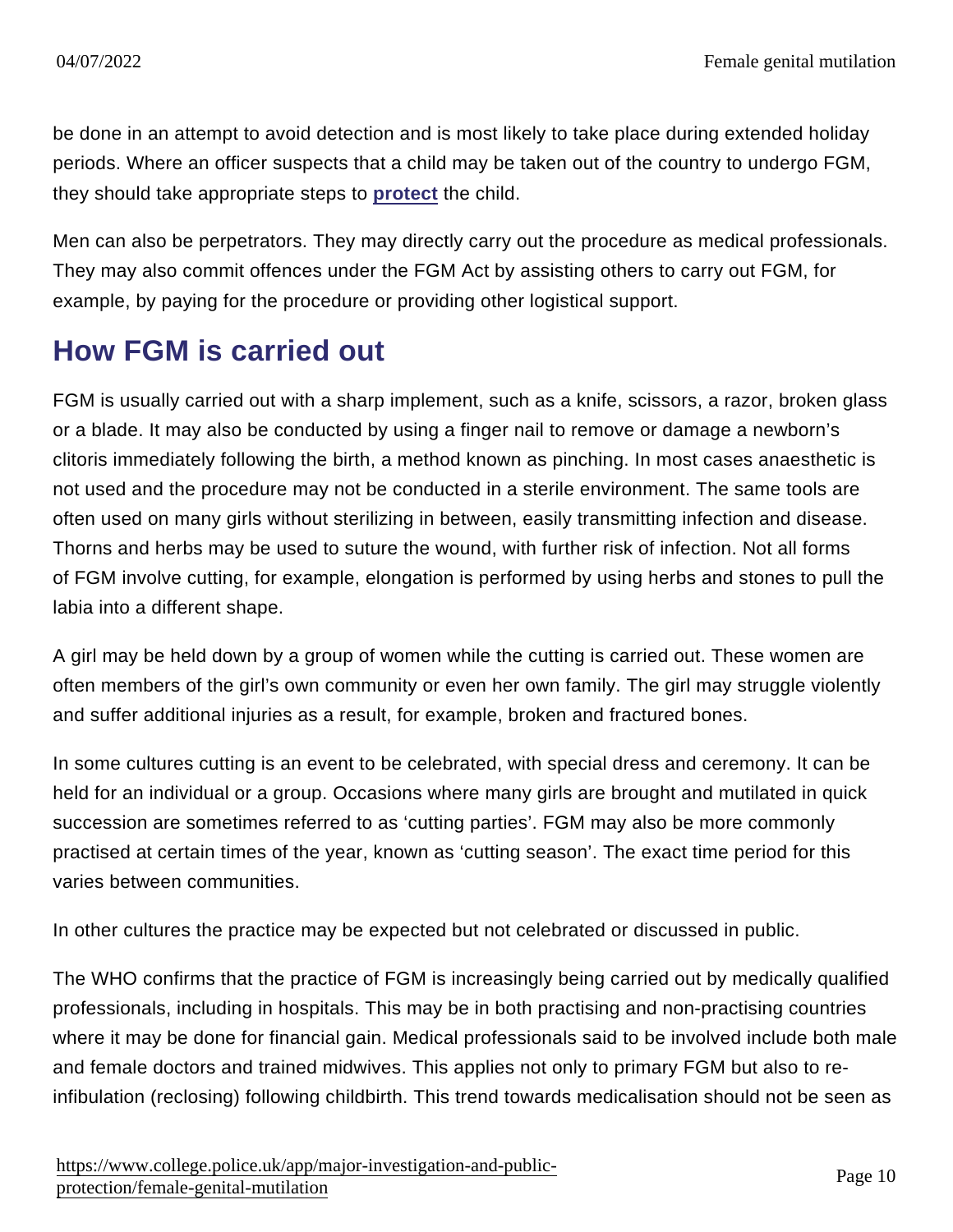legitimising the practice in any way. It is internationally opposed as set out in the [Global strategy](http://whqlibdoc.who.int/hq/2010/WHO_RHR_10.9_eng.pdf) [to stop health-care providers from performing female genital mutilation](http://whqlibdoc.who.int/hq/2010/WHO_RHR_10.9_eng.pdf) . The health consequences for the girl, including the psychological impact, remain significant regardless of method.

# Advice for officers working with communities affected by FGM

## The term FGM

Officers should be culturally and faith aware in their dealings with victims of FGM, but should never hesitate to take appropriate and effective action to enforce the law and/or safeguard children. FGM is a crime in the UK.

Terminology for referring to FGM varies between communities. Victims and witnesses may only recognise the terminology used within their own community.

Officers should bear in mind that people living in communities where FGM is practised may not view the procedure as a form of mutilation. They may not, therefore, understand the term or recognise it as applying to their own practice, for example, elongation, which does not involve cutting. They may also consider the term offensive.

Victims and witnesses may refer to holding a ceremony, celebration or party in their honour, or becoming a woman. Officers should take note of and adopt the terminology used by the person as it is likely to make them feel more comfortable. If an officer is unsure of the relevant term to use, it is acceptable to ask a potential witness or victim which they would prefer.

Examples of terminology that may be better understood and may avoid alienating a potential witness include the following.

- Circumcision 'Have you been circumcised?' 'Is circumcision practised in your community?'
- Cut 'Have you been cut down there?'
- 'Have you been closed?'
- Are you 'clean'?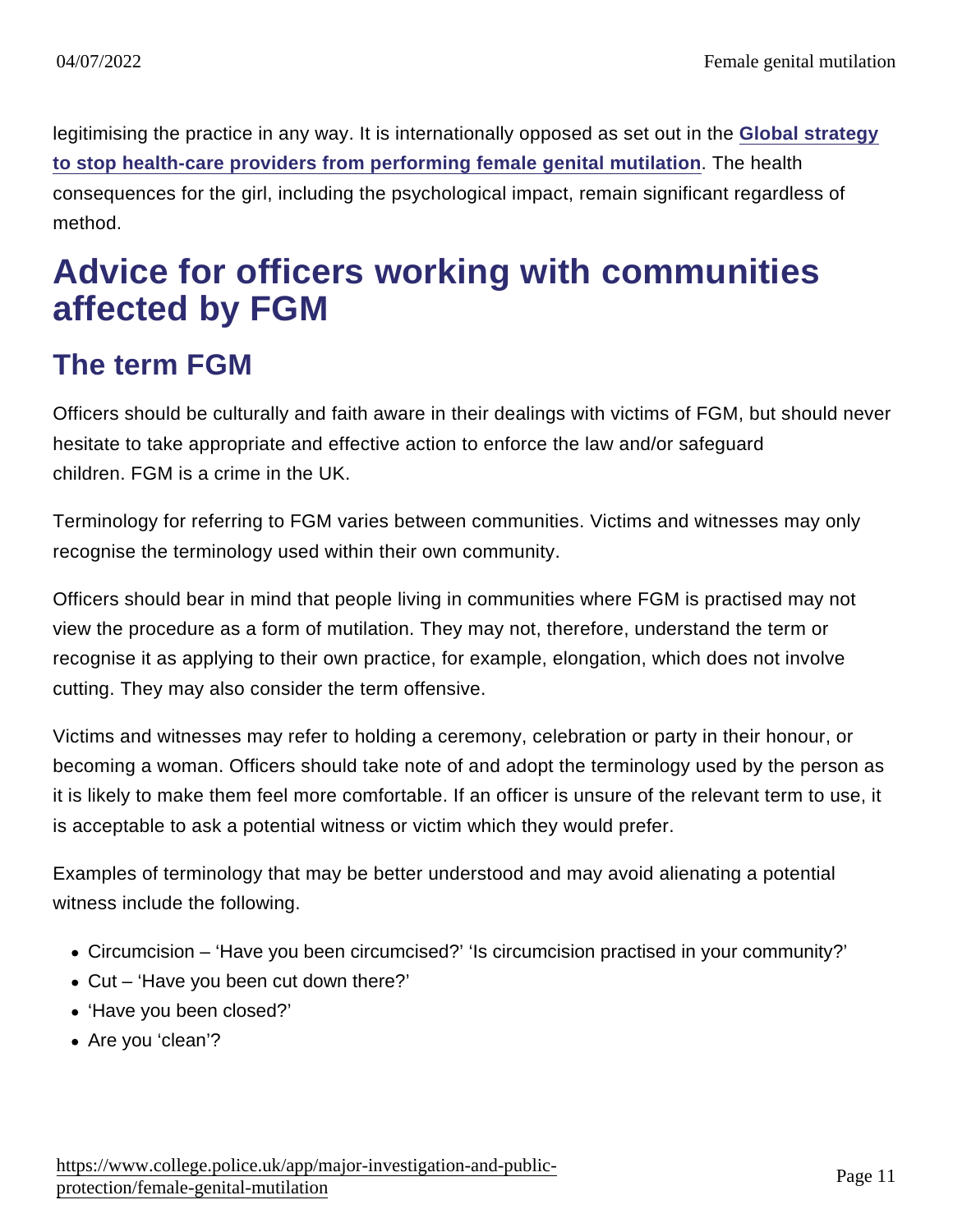These approaches to questioning are not exhaustive and alternative language may be more prevalent in some communities. Some culture-specific terms for the practice can be found in the [Multi-Agency Practice Guidelines on FGM](https://www.gov.uk/government/publications/female-genital-mutilation-guidelines) . These set out the terms by country and language and are a useful resource for officers preparing to conduct a victim or witness interview on the subject.

Officers should recognise that, for victims, FGM is a complex subject with lifelong impact on many levels. Officers should never show shock or revulsion and must be mindful that although some communities may celebrate the practice, others consider it a taboo subject which should not be openly discussed.

Some more generic terms that officers may come across include:

- de-infibulation a procedure to open up the closed vagina of Type III FGM, for example, so that a girl or woman can give birth safely
- re-infibulation re-suturing/reclosing the vagina following childbirth, to recreate a small vaginal opening similar to the original Type III FGM
- cutter/circumciser a person (usually a woman) who carries out FGM on women and girls, often for money

### Talking to potential victims

When talking to potential victims about FGM, officers should:

- ensure that the person is made safe
- ensure that a female officer conducts the interview wherever possible
- consider that the person may not wish to see a police officer from their community
- create an opportunity for the individual to disclose by speaking to them alone and in private this may require making arrangements for the person to speak to an officer in a safe setting on a later occasion
- ensure no family or community member is present consider using an appropriate adult rather than a family member when interviewing a minor
- make no assumptions
- give the individual time to talk
- be sensitive to the intimate nature of the subject
- be sensitive to the fact that the individual may be loyal to their parents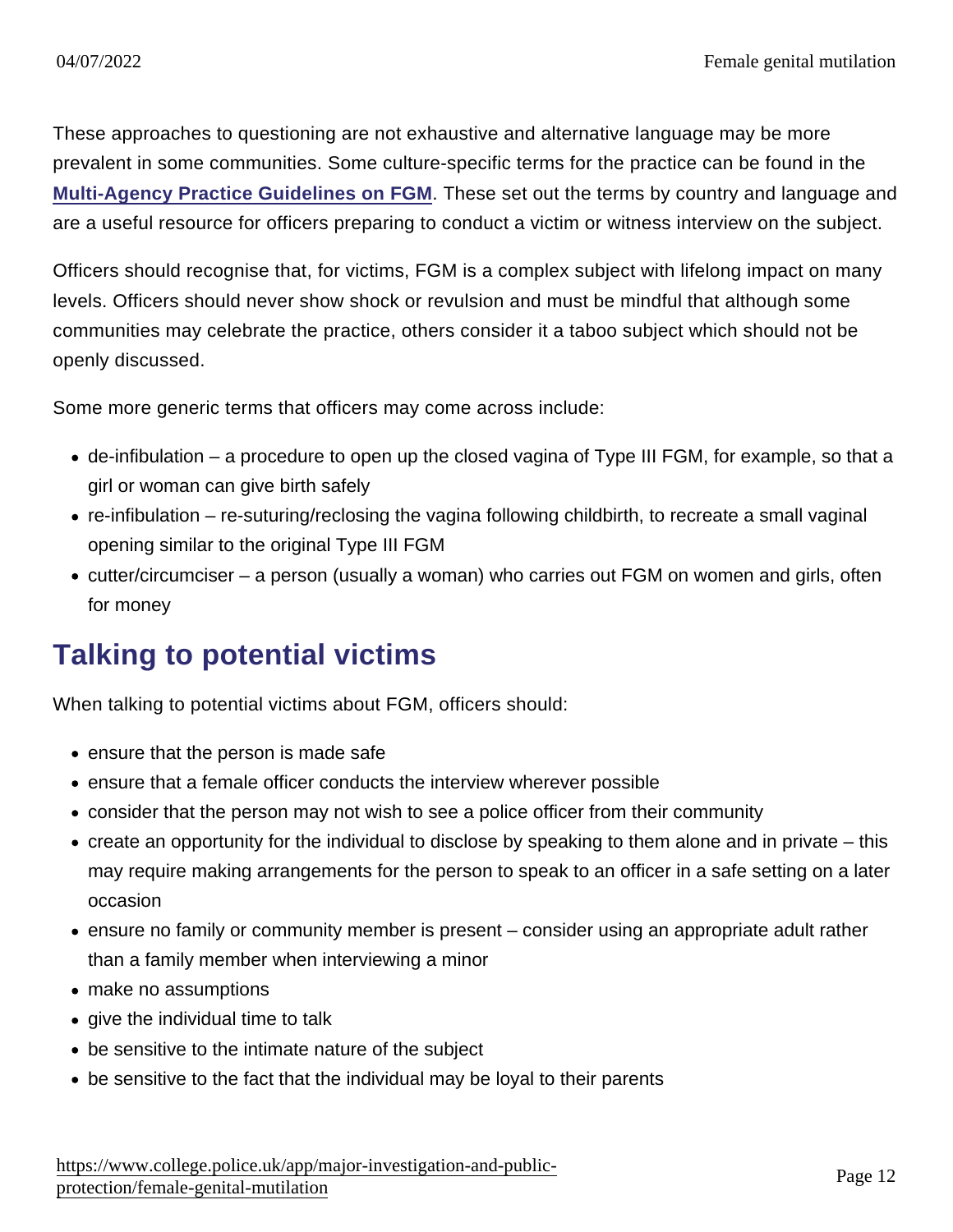- be nonjudgmental (pointing out the illegality and health risks of the practice but not blaming the girl or woman)
- use simple language and ask straightforward questions
- avoid loaded or offensive terminology such as 'mutilation'
- adopt a victim-centred approach offer accurate information about the person's choices and rights and respect their wishes where possible

## Using interpreters

Officers should take great care in choosing an interpreter when speaking to a potential victim or witness regarding FGM. In particular, the interpreter must not be a family member, known to the individual, or an individual with influence in the person's community. Disregarding this this may result in:

- deliberately misleading information being provided to the police officer
- the traditional views of the community being relayed to the witness as opposed to what the police officer is saying
- pressure being applied to the witness/victim to withdraw a statement
- information being fed back to suspects
- distress and humiliation being caused to the victim or witness
- the victim or witness being ostracised from their community

Where the victim's cultural and/or community group is particularly small or close knit, it should be borne in mind that even those living elsewhere in the UK may be known to the victim, witness or other members of the same cultural and/or community group.

Officers should make every effort to source an accredited interpreter. Accredited interpreters are required to comply with professional codes of conduct and may be held accountable for any breach. Obligations include disclosing any conflict of interest, acting impartially at all times, and ensuring they understand the context in which they are working, including any special terminology.

A female witness is unlikely to speak freely to a male interpreter because of the intimate nature of the subject matter. It is, therefore, appropriate to request a female interpreter.

Interpreters should undergo awareness training on FGM. Terminology may cause confusion, as those speaking the same language may not be from the same community or use the same terms.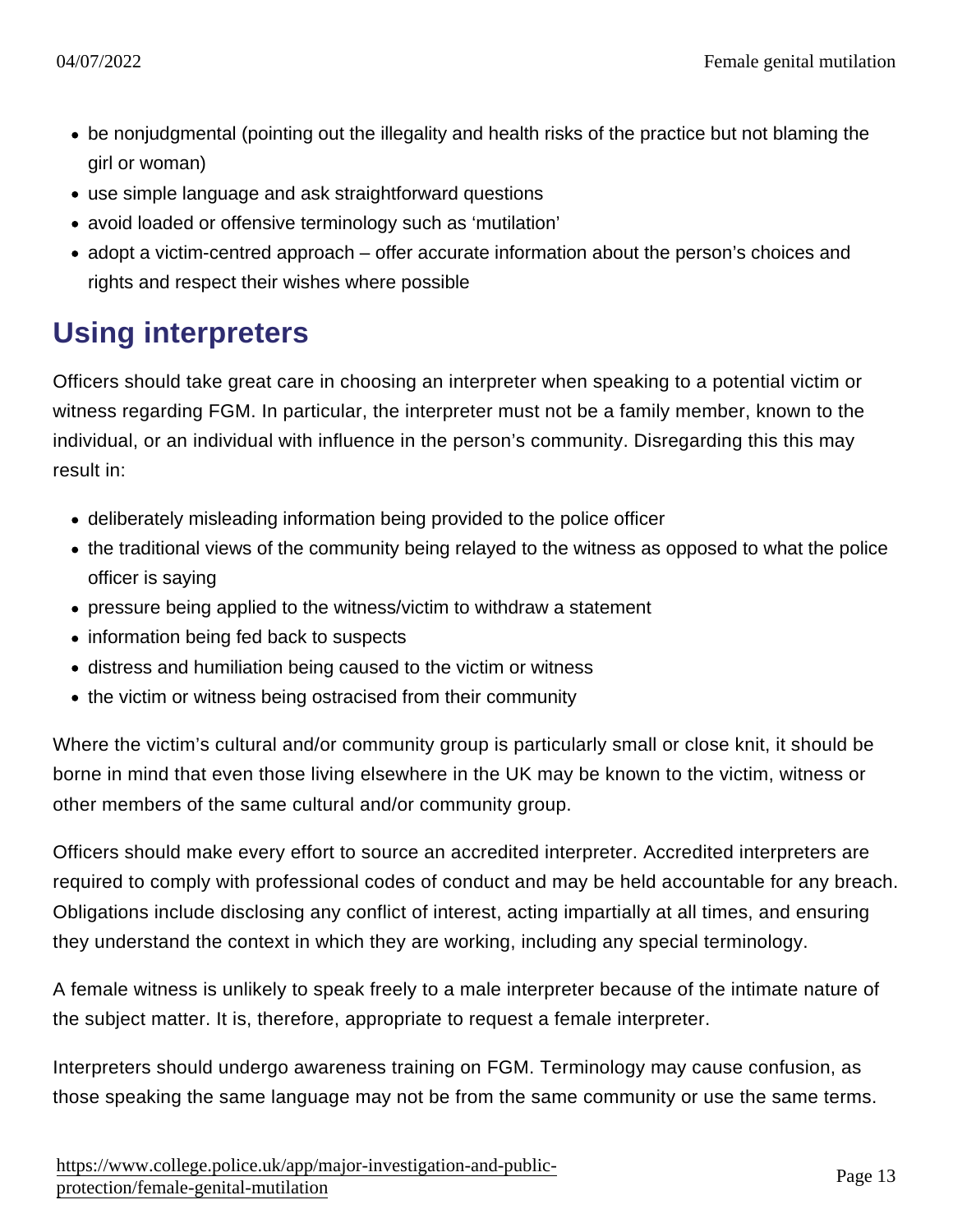Where no accredited interpreter is available to attend in person or if there is an urgent need to speak to the victim, officers could consider using a telephone interpreting service. If doing so, however, officers must not disclose details that would reveal the identity of the witness or where she or her family lives in the UK or their country of origin.

For further information see:

- [National Register of Public Service Interpreters Code of Conduct](http://www.nrpsi.org.uk/for-clients-of-interpreters/code-of-professional-conduct.html)
- [Association of Police and Court Interpreters Code of Practice](http://www.apciinterpreters.org.uk/apci_interpreters_code_of_practice.aspx)

# The role of the police in tackling FGM

Depending on the circumstances, there are three ways in which the police can tackle FGM. These are:

- prevention
- protection
- prosecution

Prevention and protection must be a key focus of the police response to FGM. Reaching the prosecution stage means either that someone has already undergone FGM or that preparatory steps have been taken for them to do so, requiring a thorough investigation by officers.

## **Prevention**

Given the nature of FGM, it is not a widely reported crime. People carrying out the procedure may have recently arrived in the UK and have no idea that it is illegal. If a woman or girl has come from a community where all of the girls have undergone FGM, she may believe that the health problems she is experiencing as a result of the procedure are a normal part of female life. If FGM is committed when the victim is a child, she may have little memory of it or be unaware it is illegal. It is, therefore, essential that the police and other organisations work together with statutory and thirdsector partners, other agencies and communities affected to raise awareness of the health risks and increase knowledge of the criminal law relating to FGM, for example, through work undertaken at the Health and Wellbeing Board.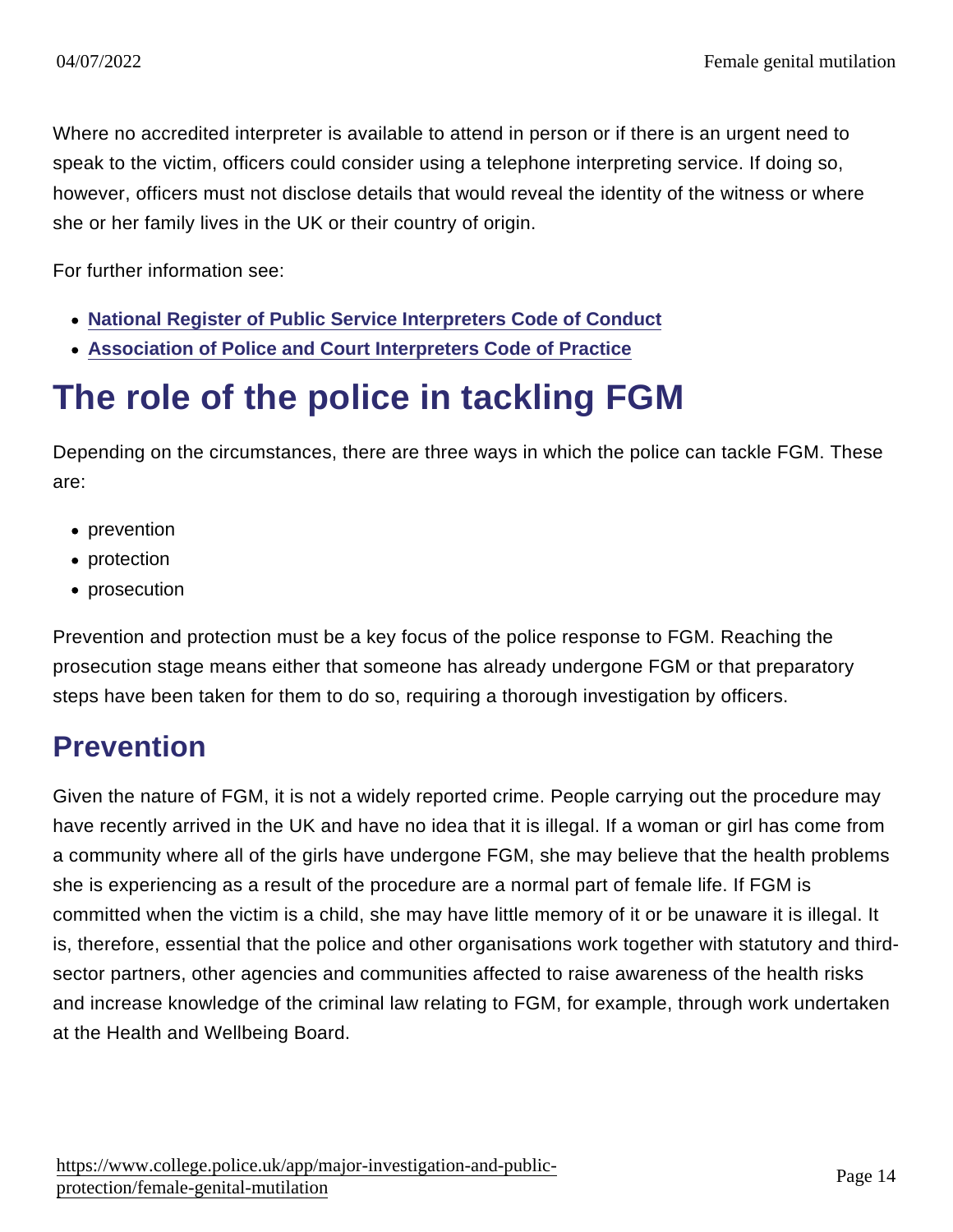The people and organisations that the police can work with to raise awareness within practising communities include:

- community members/community and faith leaders who are advocates in favour of ending violence against women and girls
- educational establishments nurseries/pre-schools, schools, colleges, universities
- health services, for example, hospitals, maternity services, health visitors and doctors' surgeries
- Public Health England/Wales
- housing services
- local government
- social services
- youth groups
- community engagement officers
- outreach workers
- non-governmental organisations

The methods used to raise awareness will vary according to language and the way in which certain communities prefer to receive information. For example, word of mouth is an important means of communication in Somali communities, so printed literature and handouts alone may have less impact. It may be more effective to give an oral presentation supported by written information which can be read later in private.

Long-term change needs to be brought about and driven by practising communities themselves. This means supporting communities to take the lead in challenging the practice. Trusted community leaders and other role models, both men and women, from within the communities affected should be encouraged to speak out against the practice. The central message must be that FGM is a crime and that people who commit or facilitate the practice may be arrested, prosecuted and imprisoned, as may parents or guardians who fail to protect a girl under 16 from the risk of genital mutilation. To achieve lasting change, this message should be supplemented by working with men and boys to alter their attitudes and expectations when choosing girls and women for marriage, for example, that a girl who has not been cut is also clean.

The Home Office has produced a statement that girls and women travelling abroad can keep with their passport and take with them to inform family members of the potential criminal penalties for those who allow or arrange for FGM to take place overseas. It is [available in several languages](https://www.gov.uk/government/publications/statement-opposing-female-genital-mutilation) . It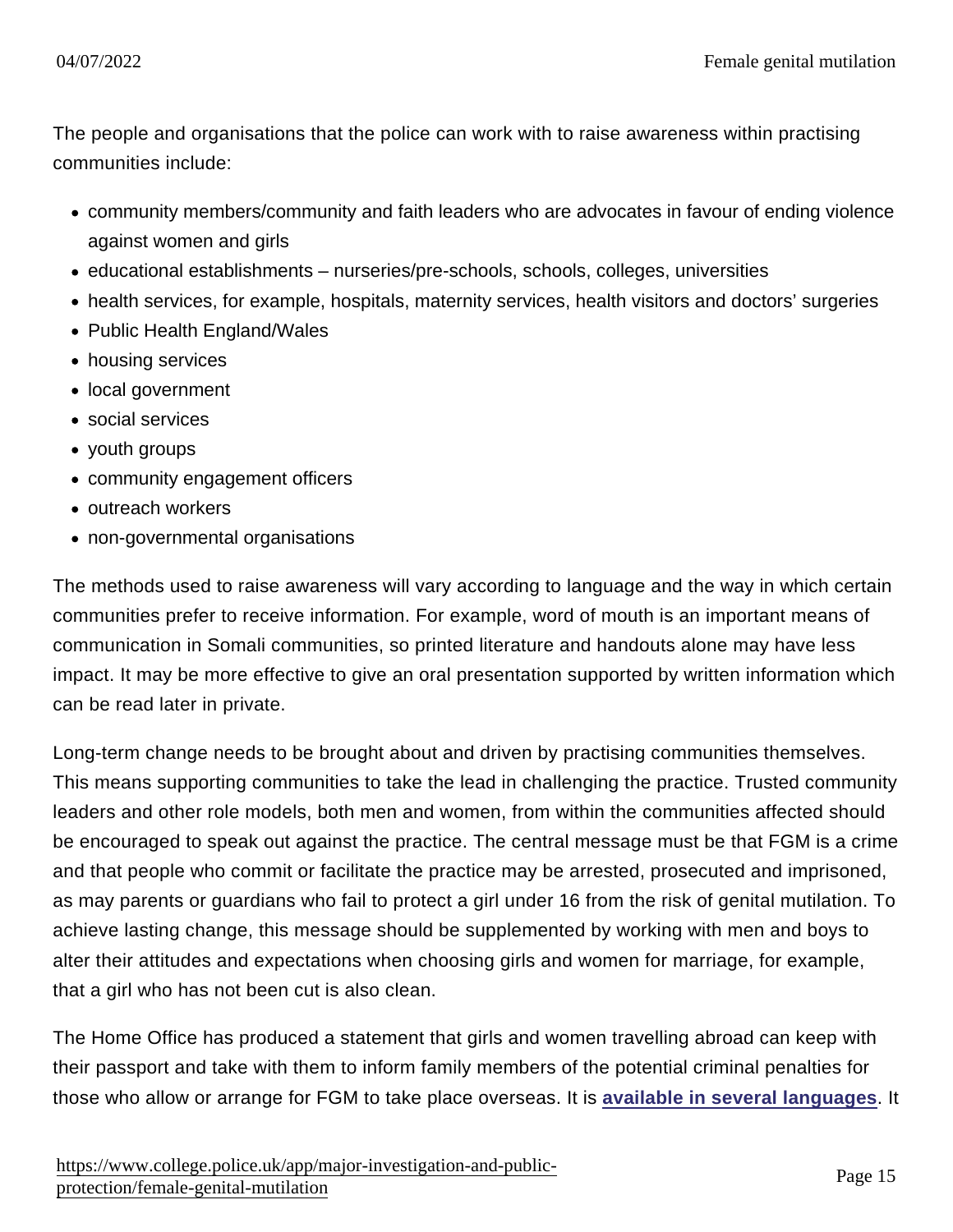can be distributed by the police as an awareness-raising and safeguarding measure, to inform and equip women and girls who may be at risk of FGM while abroad.

Although key partners may have an awareness of FGM, they may not have a good understanding of ongoing safeguarding issues where someone has already undergone FGM, or of the role they can play in tackling FGM more generally. Regulated health and social care professionals and teachers in England and Wales are under a [mandatory duty](https://www.app.college.police.uk/app-content/major-investigation-and-public-protection/female-genital-mutilation/#mandatory-reporting-duty) to report known cases of FGM on girls under 18 to the police. This should assist with identifying other girls potentially at risk, for example, younger siblings. Forces should actively establish and maintain relationships with key services that can play an essential role in safeguarding, for example, local maternity units.

## **Protection**

If an officer becomes aware of a girl or woman at risk of FGM, they should:

- take immediate steps to make that person safe safeguarding action may be appropriate, including taking a child into emergency protection
- take immediate steps to secure evidence of an [offence](https://www.app.college.police.uk/app-content/major-investigation-and-public-protection/female-genital-mutilation/#the-law) , including a preparatory offence under the Serious Crime Act 2007 ss 44–46
- consider arresting suspects
- seek advice of a supervisor

FGM is a serious form of abuse and should be treated as such. Reports of potential FGM may reach officers from a range of sources. Local policing teams and [senior officers](https://www.app.college.police.uk/app-content/major-investigation-and-public-protection/female-genital-mutilation/#the-role-of-senior-officers) , in particular, may already have established contacts with these agencies and individuals and should encourage them to pass on any information about FGM to the police. Officers should take action appropriate to the nature of the information. Potential sources include:

- teachers and nursery/pre-school staff who fear a child may be taken abroad to be mutilated during school holidays – transition periods, between nursery and primary school and between primary and secondary school, can be a particularly vulnerable time because the child and family are not yet known to teachers
- midwives responsible for the prenatal care of a woman who has undergone FGM (in this case, victims may be at risk of re-infibulation after the birth)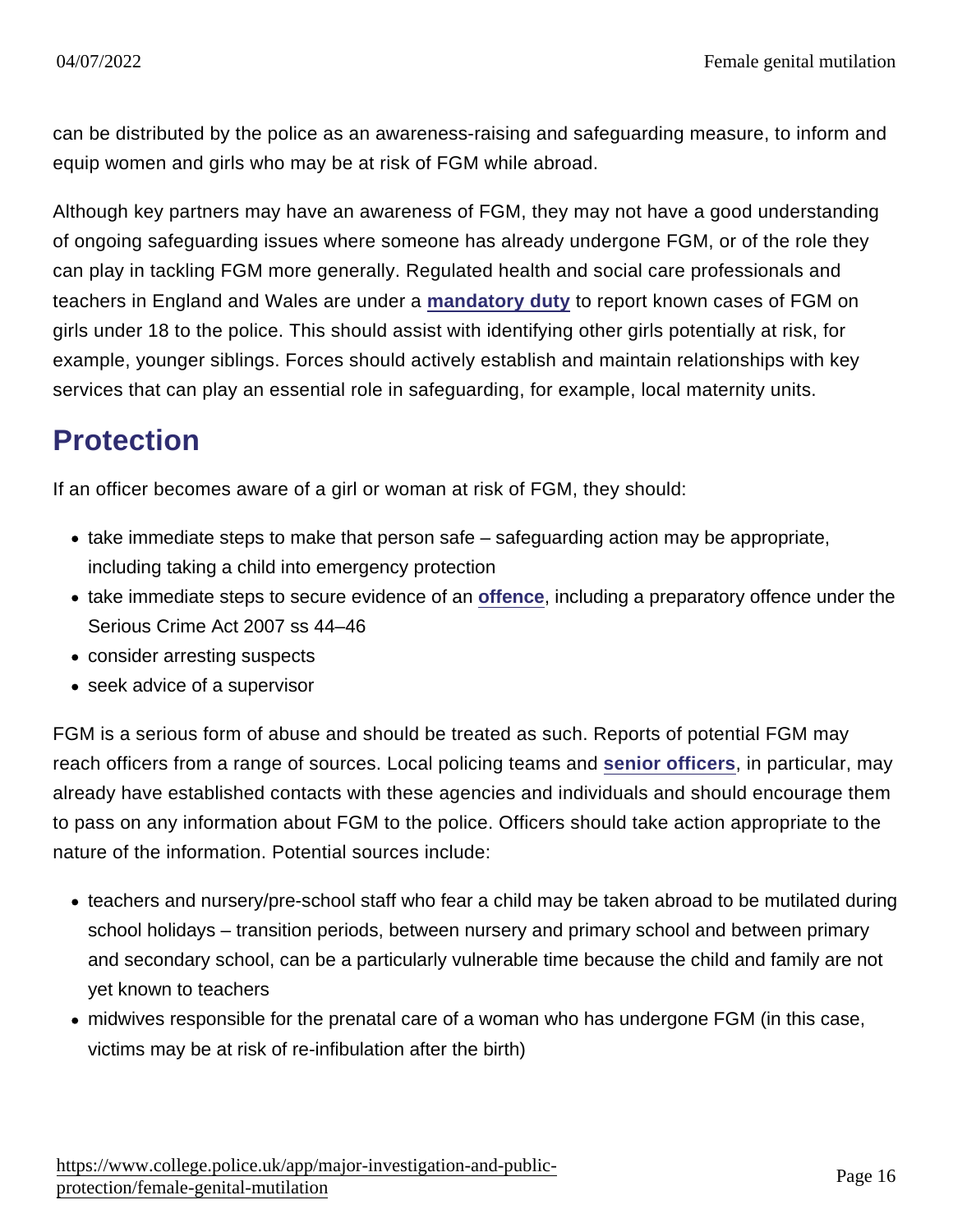- midwives who have delivered a baby girl from a woman who has undergone FGM and are concerned that the daughter may also be at risk of FGM
- a woman or girl who feels under threat of FGM
- friends or peers to whom disclosure may have been made by a girl fearing she is at risk
- a community member or professional, male or female, who believes they know that a woman or girl is under threat of FGM
- social services
- police investigating other offences, for example, honour-based violence, forced marriage, domestic abuse or sexual offences
- reports of known cases of FGM on girls under 18 made by health and social care professionals and teachers in England and Wales under the [mandatory reporting duty](https://www.app.college.police.uk/app-content/major-investigation-and-public-protection/female-genital-mutilation/#mandatory-reporting-duty) , allowing other girls at risk to be identified

Although many referrals may be circumstantial in the first instance, a thorough investigation should take place. Parents are unlikely to admit that they are in favour of FGM when asked, so officers should look for other indications that a child may be at risk.

Where a concern is raised, a strategy meeting should be held to form an accurate picture of the family by bringing together all relevant information. This could include school and GP records, maternity notes showing FGM of the mother, medical records for the mother or child. For example, records showing a pattern of recurrent urinary tract infections could be indicative of FGM having occurred.

If an officer believes a girl may be at risk of or may have undergone FGM, they must also consider the risk to other female members of the family and household, for example, sisters or cousins. A girl or woman who has already undergone FGM may remain at risk of further FGM in the form of reinfibulation following childbirth. This can occur multiple times.

Parents may be under considerable pressure from other family or community members for their daughter to undergo FGM. In such circumstances, officers need to consider if the parents are able to protect their child. They should ask questions about beliefs of extended family and community, and actions may be required to prevent the child from being taken abroad. Parents and guardians should be informed that they may themselves be liable to prosecution if they fail to take reasonable steps to protect a girl under 16 from a risk of genital mutilation of which they were aware, under the [FGM Act s 3A](http://www.legislation.gov.uk/ukpga/2015/9/section/72/enacted) (set out in more detail [below](https://www.app.college.police.uk/app-content/major-investigation-and-public-protection/female-genital-mutilation/#the-law) ).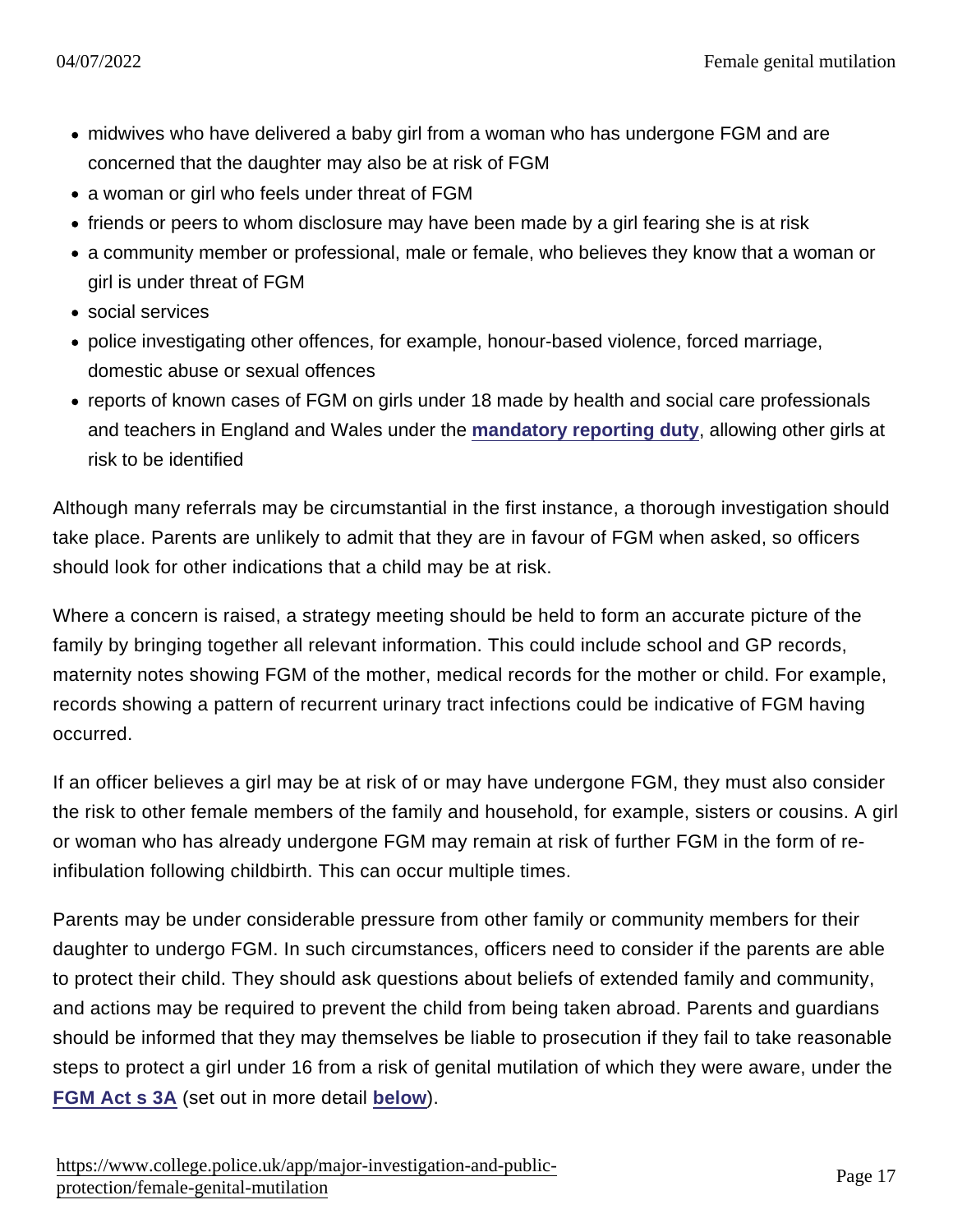When a child is at risk of FGM, officers should act in the same way as they would in any other child protection case. See the [APP on Child abuse, police response to concern for a child](https://www.app.college.police.uk/app-content/major-investigation-and-public-protection/child-abuse/concern-for-a-child/) . They must comply with local child protection procedures and refer to local authority children's social care. They should initiate a strategy discussion/joint investigation and ensure their child protection unit is actively engaged. Officers may encounter difficulties where parents believe that FGM is in the child's best interests, or where their daughter sees it as part of her cultural identity. Regardless of such cultural considerations, FGM is illegal in the UK and officers must treat it as such.

Girls at risk of FGM may have additional vulnerability issues which should be addressed according to local procedures.

In situations where a parent is suspected of abducting a girl for the purposes of FGM, see the [APP on Child abuse, initial response to suspected parental abduction](https://www.app.college.police.uk/app-content/major-investigation-and-public-protection/child-abuse/concern-for-a-child/#initial-response-to-suspected-parental-abduction) . This is most likely to apply where the girl is subject to some form of court or protective order.

For further information, the NSPCC runs a free 24-hour helpline for people who fear they, or someone they know, may be in danger of being subjected to FGM. The helpline may also be used by professionals needing advice. The telephone number is 0800 028 3550 and should be included on any literature disseminated.

#### Emergency powers

Emergency protection powers can be used when children are at risk of FGM. The relevant powers are:

- police protection powers under the [Children Act 1989 s 46](http://www.legislation.gov.uk/ukpga/1989/41/section/46) , see the [APP on Child abuse, police](https://www.app.college.police.uk/app-content/major-investigation-and-public-protection/child-abuse/concern-for-a-child/?s=abduction#police-protectio) [protection](https://www.app.college.police.uk/app-content/major-investigation-and-public-protection/child-abuse/concern-for-a-child/?s=abduction#police-protectio) . This allows a child at risk of 'significant harm' to be removed to a place of safety for up to 72 hours and is a police decision
- emergency protection orders under the [Children Act 1989 s 44](http://www.legislation.gov.uk/ukpga/1989/41/section/44) . These are issued by a court where a child is in 'imminent danger', usually on application by the local authority, although a designated police officer could also apply

### Care orders and associated applications

Emergency protection orders can be followed by an application from the local authority for a care order under [the Children Act 1989 s 31](http://www.legislation.gov.uk/ukpga/1989/41/section/31) and [s 38.](http://www.legislation.gov.uk/ukpga/1989/41/section/38) If granted, such an order gives the local authority parental responsibility for the child. It is then a criminal offence to remove the child from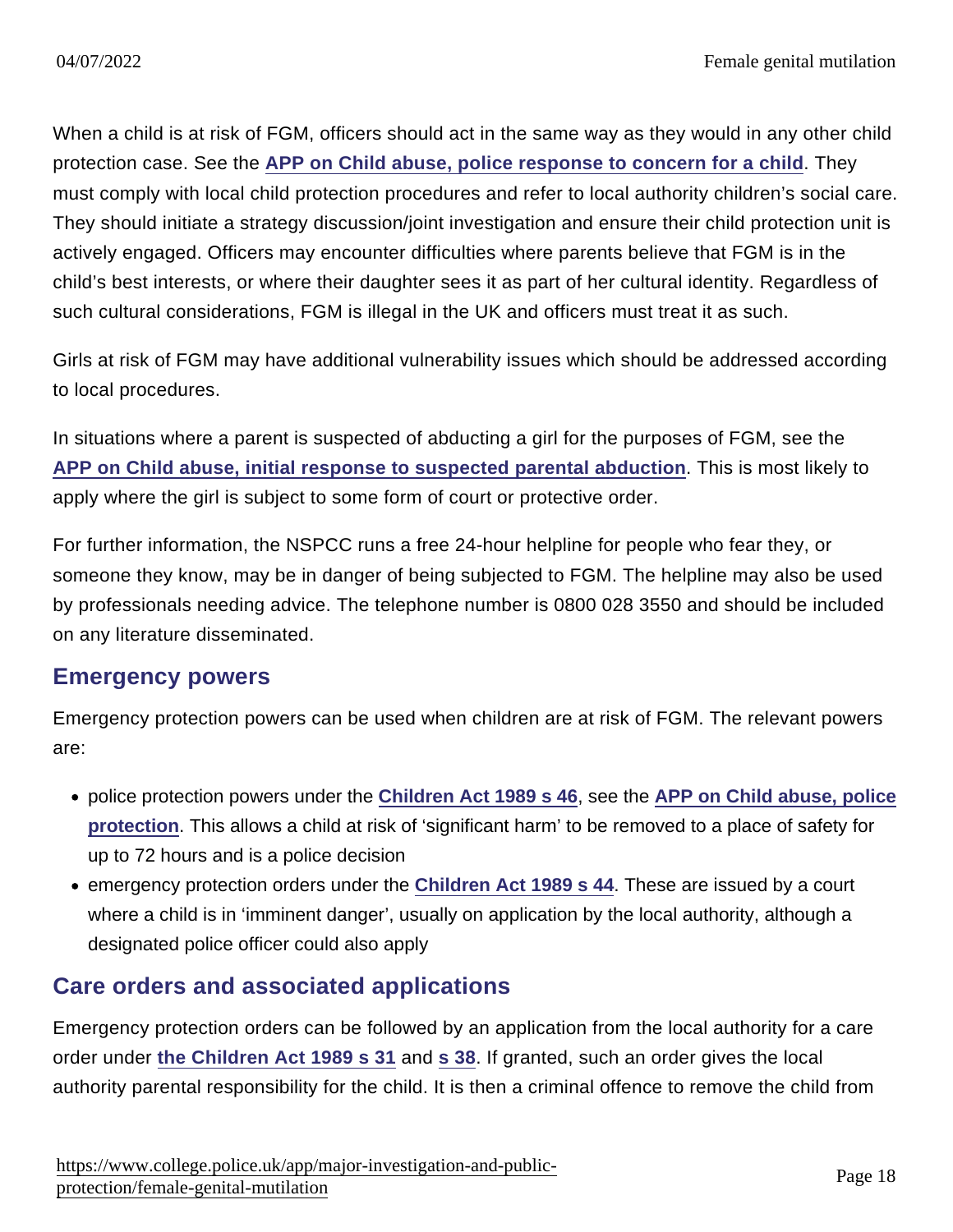the UK without the express consent of the local authority (and any other person with parental responsibility) or the court. In addition, the local authority can apply for further court orders as necessary to protect the child, for example, that there be no contact with the family or that the child's passport be surrendered so that they cannot leave the jurisdiction. A care order can only be made in respect of a young person under 17 (or under 16 if the young person is married).

Other options, if a care order is not available or appropriate, include asking the court to exercise its inherent jurisdiction or applying to make a young person under 18 a ward of court.

The court may exercise its inherent jurisdiction to protect a young person or vulnerable adult on request of a social care department, where there is a real risk of a girl or vulnerable woman being subjected to FGM. This can include an order to surrender the person's passport and not to remove them from the jurisdiction without the court's permission. The court can also order the immediate return of the person.

Applications for wardship can be made even after a child has been taken out of the country. If granted, the authorities in the country to which the child has been taken can be asked to assist with locating and returning the child. The application can be made by any interested party, including CAFCASS/CAFCASS CYMRU legal services, although a local authority wishing to make the application would need to seek permission from the court to make it, under [the Children Act 1989](http://www.legislation.gov.uk/ukpga/1989/41/section/100) [s 100.](http://www.legislation.gov.uk/ukpga/1989/41/section/100)

For further information see [HM Government Multi-Agency Practice Guidelines: Female Genital](https://www.gov.uk/government/publications/female-genital-mutilation-guidelines) [Mutilation.](https://www.gov.uk/government/publications/female-genital-mutilation-guidelines)

### FGM protection orders

[Section 5A and Schedule 2 of the FGM Act](http://www.legislation.gov.uk/ukpga/2015/9/section/73/enacted) make provision for FGM protection orders (FGMPOs). The purpose of an FGMPO is to protect a girl who is at risk of being subjected to an FGM offence or one against whom such an offence has already been committed. The term 'girl' is used here and in the legislation to refer to either a girl or a woman.

An application for an FGMPO is made to the family court or High Court. There are 23 [designated](http://content.govdelivery.com/attachments/UKMOJ/2015/07/17/file_attachments/408246/FGMPO+-+external+court+guidance+-+July+2015.pdf#page=8) FGM family court centres. An application can be made by:

• the girl herself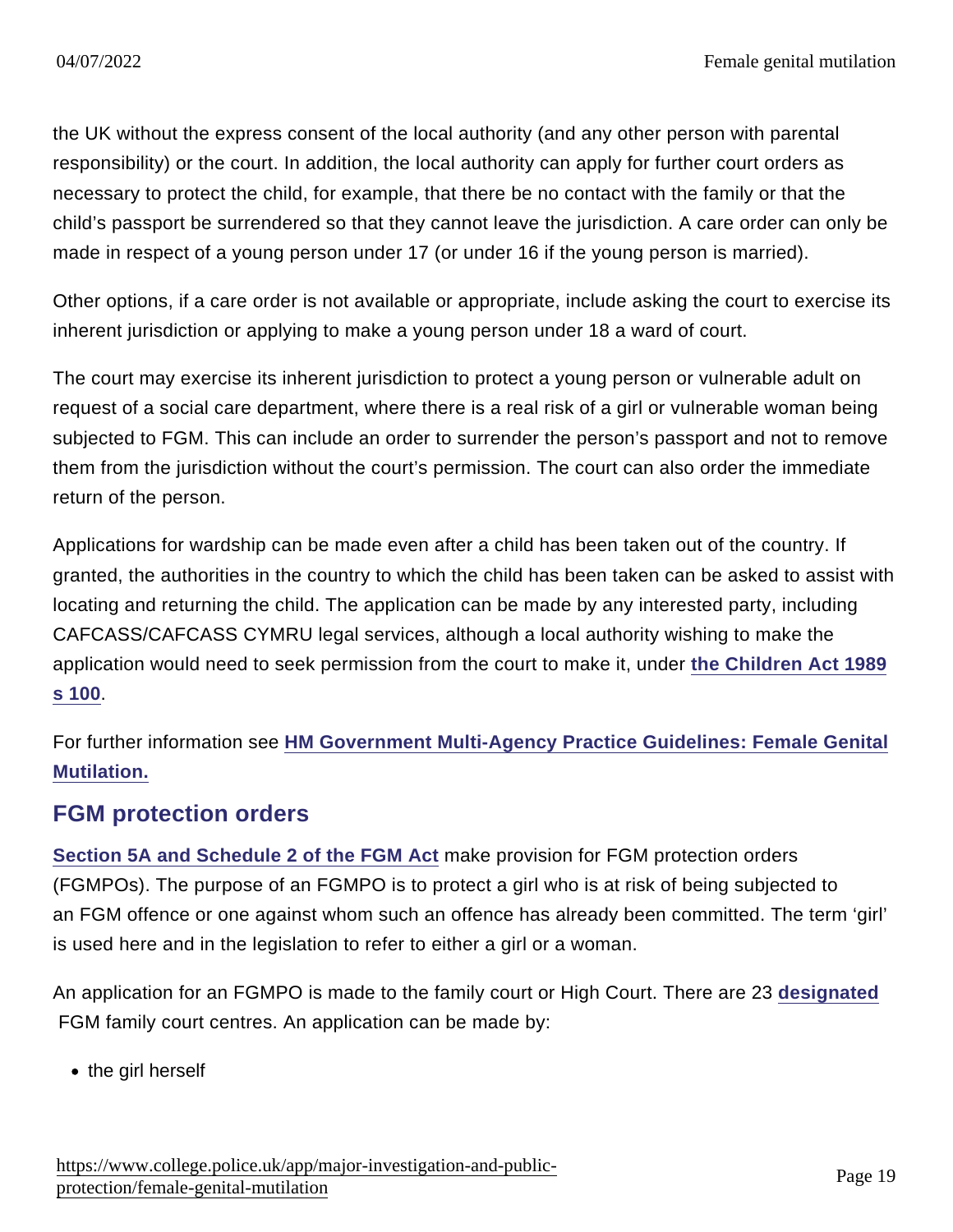- a relevant third party without leave of the court currently, only local authorities have been designated in this category
- any other person with leave of the court, which includes the police

Although the police can apply for leave of the court to make an FGMPO application themselves, it is anticipated that such applications would normally be made by local authority protective services.

In order to address safety concerns for the girl or other persons involved in making the application, the system allows for:

- orders to be made without notice to the respondent where the court considers it just and convenient, for example, where the girl would be at risk of harm or removal from the jurisdiction if notice were given
- the possibility of giving evidence by video link from another court centre
- the possibility of applying to redact or withhold portions of evidence on a hearing by hearing basis where disclosure would place a person at risk

An FGMPO can also be made on the family court's own initiative where other family proceedings are before the court. Similarly, it can be made in criminal proceedings for FGM offences, either where the defendant is acquitted of the offence but the court deems that there is a risk, or where the defendant has been convicted but continues to pose a risk. This risk may be in relation to the victim of the offence before the court or any other girl, for example, a sister.

A court considering imposing an FGMPO must have regard to all the circumstances, including the need to secure the health, safety and well-being of the girl. The court has broad and flexible powers to impose whatever terms it thinks necessary to protect the girl, whether prohibitions, restrictions or requirements. These might include:

- requiring a person to surrender their passport and travel documents or those of the girl to be protected
- prohibiting specified persons from making arrangements in the UK or abroad for FGM of the girl in question

The terms can include persons not named as respondents in the application, recognising that the wider community may be involved. The order can last for a specified period or indefinitely until varied or discharged, allowing for long-term protection where the girl at risk is very young.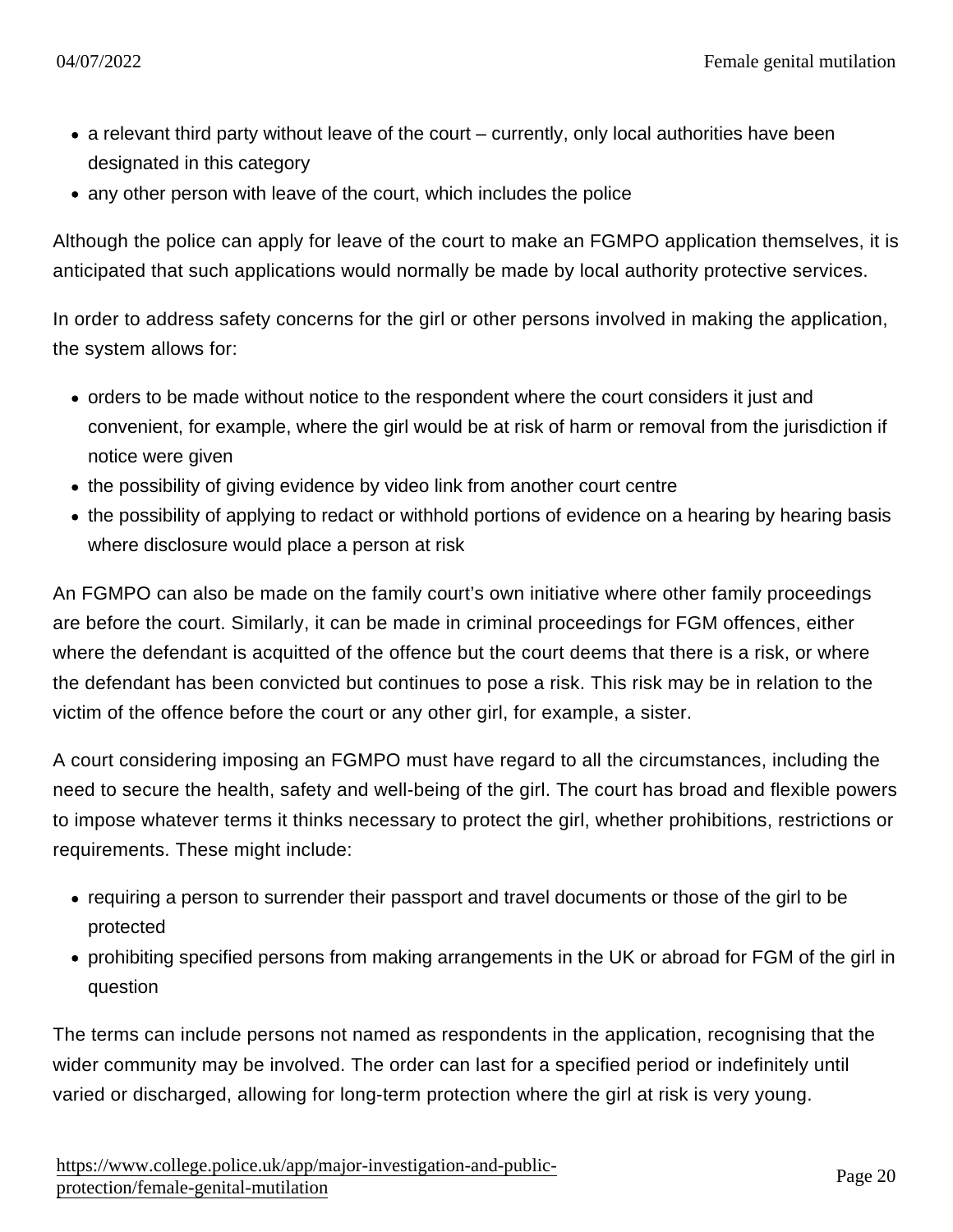Breach of an FGMPO can either be reported to the police as a criminal matter, which carries a power of arrest, or dealt with as a civil contempt of court. There should be reasonable cause to believe there has been a breach.

For further information see:

- Serious Crime Act 2015, Explanatory Notes, [Section 73: Female genital mutilation protection](http://www.legislation.gov.uk/ukpga/2015/9/notes/division/3/5/2/8) [orders](http://www.legislation.gov.uk/ukpga/2015/9/notes/division/3/5/2/8)
- Ministry of Justice (2015) [Female Mutilation Protection Orders, A guide to the court process](http://content.govdelivery.com/attachments/UKMOJ/2015/07/17/file_attachments/408246/FGMPO+-+external+court+guidance+-+July+2015.pdf)
- Ministry of Justice (2015) [Female Genital Mutilation Act 2003: Female Genital Mutilation](http://www.northwalessafeguardingboard.wales/wp-content/uploads/2015/07/FGMPOs-Relevant-Third-Party-Guidance-for-local-authorities.pdf) [Protection Orders, Interim Guidance for local authorities as a relevant third party and](http://www.northwalessafeguardingboard.wales/wp-content/uploads/2015/07/FGMPOs-Relevant-Third-Party-Guidance-for-local-authorities.pdf) [information relevant to multi-agency partnership working](http://www.northwalessafeguardingboard.wales/wp-content/uploads/2015/07/FGMPOs-Relevant-Third-Party-Guidance-for-local-authorities.pdf)

#### The role of the police

Forces should agree referral routes with their local authority children's and adults' services. When developing these referral routes, regard should be had to the possibility of wider community involvement in FGM and building in safeguards to protect employees from being pressured to disclose information by members of their own community.

A police investigation into FGM offences and subsequent prosecution can take place in parallel to an FGMPO application or a current order.

1. When there is a need for an FGMPO

Where police officers or staff become aware of risk to a girl and the potential need for an FGMPO, they should notify the local authority through the agreed referral route. They should flag any specific risks they are aware of which may assist the local authority to prepare the application, for example, where there is an immediate risk to the girl or another witness if they attend the hearing and they may need to give evidence by video link.

2. When an FGMPO has been made

A system should be established with the courts and local authority to ensure that a copy of any FGMPO issued is lodged with the police as soon as practicable.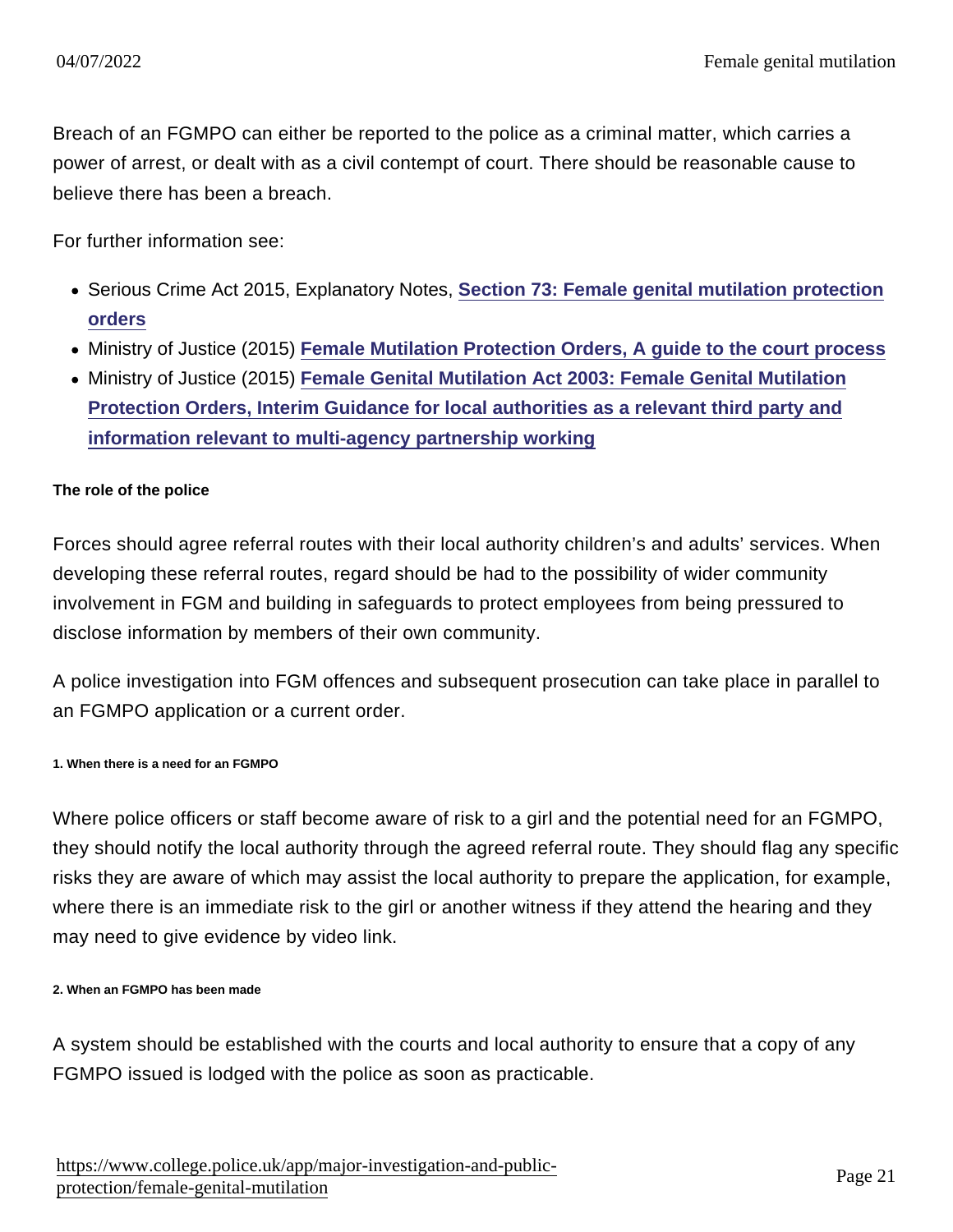The police should:

- enter the order on the Warnings Index, especially where there is an imminent threat of the girl being taken abroad
- notify Her Majesty's Passport Office (HMPO) of any FGMPO that specifies surrender of a passport or restricted travel, to prevent duplicate passports being issued
- follow any guidance issued by HMPO on this matter
- inform HMPO if the order is varied or revoked
- notify Border Force and ensure systems for travelling are flagged
- inform Border Force if the order is varied or revoked
- link with the local authority to ensure the girl is offered continuing support after the order is issued
- monitor compliance with the FGMPO to identify any breaches

3. When an FGMPO has been breached

Where there is reasonable cause to believe that an FGMPO has been breached, the police should:

- investigate and consult the CPS for a charging decision as appropriate
- liaise with the victim to establish her views on proceeding with the breach either as a criminal or civil matter
- review risk management arrangements to protect the victim and others affected

If the person is charged, the investigating officer should:

- ensure any sensitive information likely to be disclosable is redacted in consultation with the CPS
- consider special measures for the girl or any other witness if giving evidence is likely to place them at risk, for example, they may be able to give evidence via video link from another court centre

If the person is not charged because the case does not meet the Full Code Test, the breach may still be pursued as a civil contempt of court.

4. When there is a prosecution for FGM offences: FGMPO as an ancillary order

When preparing a casefile for prosecution of FGM offences, the investigating officer should: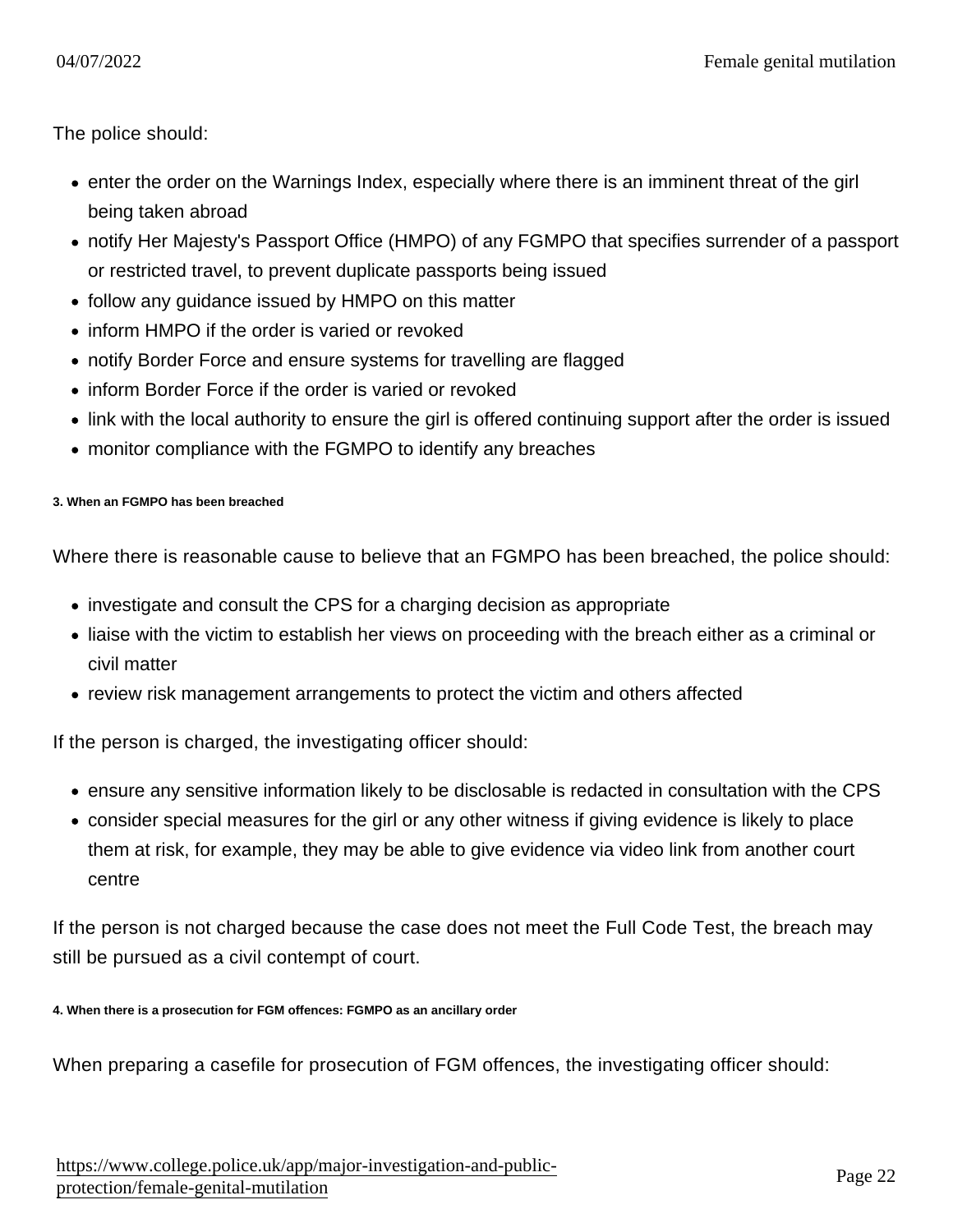flag if an FGMPO should be considered on conviction or acquittal, along with any proposed terms

### **Prosecution**

#### The law

For ease of reading, the following terms are used throughout.

- 'Assisting' to refer to 'aiding, abetting, counselling or procuring'.
- 'UK person' or 'UK girl' to refer to a 'UK national or any UK resident'.
- 'Non-UK person' to refer to a person who is not a UK national or any UK resident.

A UK national is defined by section 6 of the FGM Act. A UK resident is an individual who is habitually resident in the UK. This term refers to a person's ordinary residence, as opposed to a short temporary stay in a country.

FGM is illegal under the [Female Genital Mutilation Act 2003](http://www.legislation.gov.uk/ukpga/2003/31/contents) . FGM is [defined](http://www.legislation.gov.uk/ukpga/2003/31/section/1) as excising, infibulating or otherwise mutilating the whole or any part of a girl's labia majora, labia minora or clitoris. A person who is found guilty of an offence under the FGM Act may receive up to 14 years' imprisonment, a fine, or both.

The FGM Act creates 3 basic offences:

- carrying out FGM [\(FGM Act s 1](http://www.legislation.gov.uk/ukpga/2003/31/section/1))
- assisting a girl to mutilate her own genitalia ([FGM Act s 2](http://www.legislation.gov.uk/ukpga/2003/31/section/2))
- assisting a non-UK person to carry out FGM on a UK girl outside the UK ([FGM Act s 3](http://www.legislation.gov.uk/ukpga/2003/31/section/3))

Anyone engaging in one of these prohibited acts in the UK, regardless of their nationality or immigration status, is committing an offence.

Where one of the three basic offences is committed against a girl under 16, each person who is responsible for her at the time the FGM occurred will be liable for failing to protect her from the risk of genital mutilation, under [the FGM Act s 3A](http://www.legislation.gov.uk/ukpga/2015/9/section/72/enacted) . This offence carries up to 7 years' imprisonment, a fine, or both.

A person responsible for a girl is either:

a person with parental responsibility who has frequent contact with the girl, or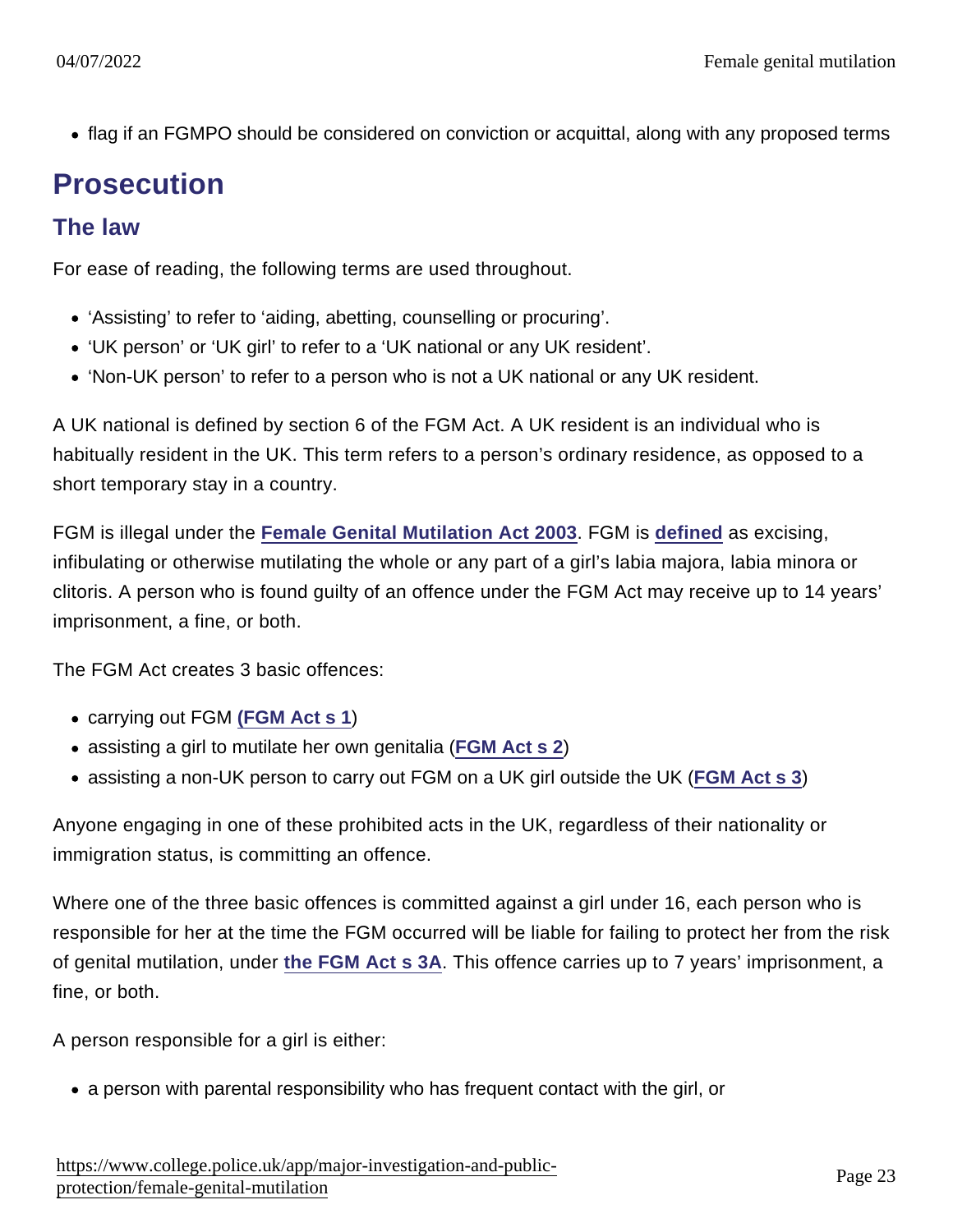• a person over 18 who has assumed responsibility for caring for the girl in the manner of a parent, for example, a family member with whom the girl is staying for the summer holidays

In order to establish a defence, the responsible person would need to be able to show that, at the time the mutilation took place, they did not think there was a significant risk of FGM being committed and could not reasonably have been expected to be aware that there was such a risk, or that they took reasonable steps to protect the girl from the risk of FGM.

[Section 4 of the FGM Act](http://www.legislation.gov.uk/ukpga/2003/31/section/4) also allows a UK person to be prosecuted when they commit one of the prohibited acts or omissions abroad. An offence under section 3A can be committed wholly or partly outside the UK by a UK person.

[Section 4A](http://www.legislation.gov.uk/ukpga/2015/9/section/71/enacted) and [Schedule 1](http://www.legislation.gov.uk/ukpga/2015/9/schedule/1/enacted) of the FGM Act make provision for the lifelong anonymity of victims of FGM. This means that there is a prohibition on the publication of information likely to lead members of the public to identify the victim. Publication is interpreted widely and includes less traditional formats such as social media.

There are two limited exemptions to the prohibition, where the court could lift the restriction on publication. These exemptions are where the court finds that:

- a person being tried for an FGM offence could have their defence substantially prejudiced if the restriction to prevent identification of the alleged victim is not lifted
- preventing identification of the victim could be seen as a substantial and unreasonable restriction on reporting of the proceedings and it is in the public interest to remove or relax the restriction

Breach of the prohibition is an offence punishable by an unlimited fine. There are two possible defences, which must be made out on the balance of probabilities by the person seeking to rely on them. These are where:

- at the time of the alleged offence, the defendant was not aware, and did not suspect or have reason to suspect, that the publication included content likely to identify the victim or that a relevant allegation had been made
- a victim aged 16 or over had freely given written consent to the publication

[Paragraph 4 of Schedule 2 of the FGM Act](http://www.legislation.gov.uk/ukpga/2015/9/section/73/enacted) makes it a criminal offence to breach an FGMPO. A person who is found guilty of breach of FGMPO may receive up to 5 years' imprisonment, a fine, or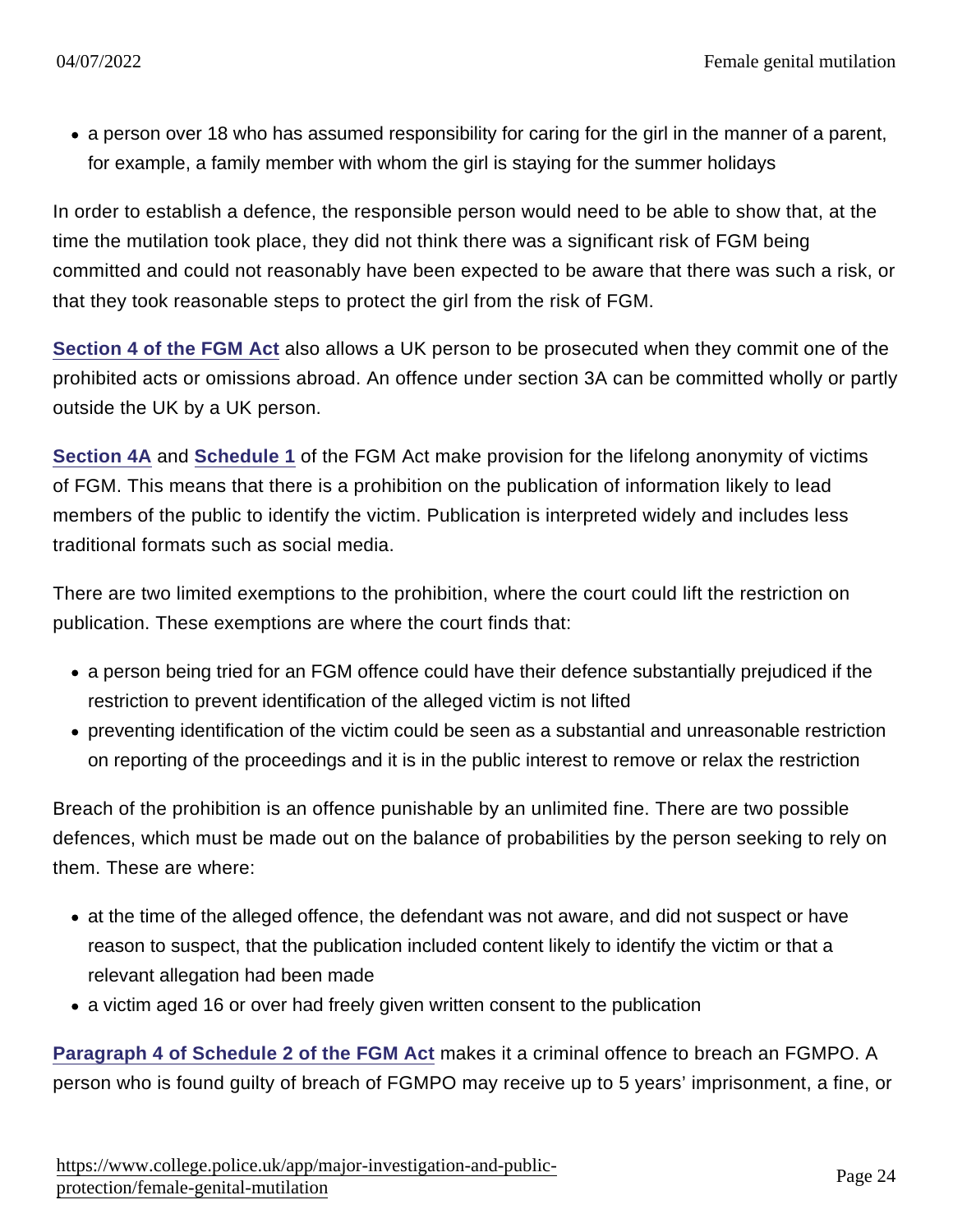both. The breach may also be dealt with as a civil contempt of court which is punishable by up to two years' imprisonment, but the two jurisdictions are mutually exclusive. If a police investigation into a potential breach is to be pursued, this should be concluded and a decision made by the CPS as to the potential for prosecution prior to initiating any civil proceedings.

A person assisting in the commission of any of the above offences is also committing an offence by virtue of the [Accessories and Abettors Act 1861 \(AAA\) s 8](http://www.legislation.gov.uk/ukpga/Vict/24-25/94/section/8) , which states that a person who assists in the commission of an offence is guilty of the same offence as the main offender and liable to the same penalties.

[Sections 44-46 of the Serious Crime Act 2007](http://www.legislation.gov.uk/ukpga/2007/27/part/2) create a number of offences arising from acts 'capable of encouraging or assisting the commission of an offence', which can apply even where the offence encouraged or assisted is never actually committed. These provisions are complex to apply, see [CPS legal guidance on inchoate offences](http://www.cps.gov.uk/legal/h_to_k/inchoate_offences/#a01) for further information.

[Section 1 of the FGM Act](http://www.legislation.gov.uk/ukpga/2003/31/section/1) provides some clarifications for medical professionals. It states that performing a surgical operation on a girl:

- which is necessary for her physical or mental health, or
- during any stage of labour or immediately following birth for purposes connected with labour or birth

is not an offence, as long as it is carried out by an approved person. An approved person is a registered medical practitioner in either case or a registered midwife in the latter instance and includes trainees. When determining if an operation is necessary for a girl's mental health, a belief that custom or ritual requires the operation is specifically excluded from consideration, whether it is held by the girl or any other person.

Re-infibulation is not expressly mentioned in the FGM Act. Although this has led to some misinterpretation, parliamentary debates make it clear that it is included within the meaning of infibulation and therefore illegal. The Royal College of Obstetricians and Gynaecologists issued [guidelines on FGM and its management in 2009](https://www.rcog.org.uk/en/guidelines-research-services/guidelines/gtg53/) , which clarify that:

any repair carried out after birth, whether following spontaneous laceration or deliberate defibulation, should be sufficient to appose raw edges and control bleeding, but must not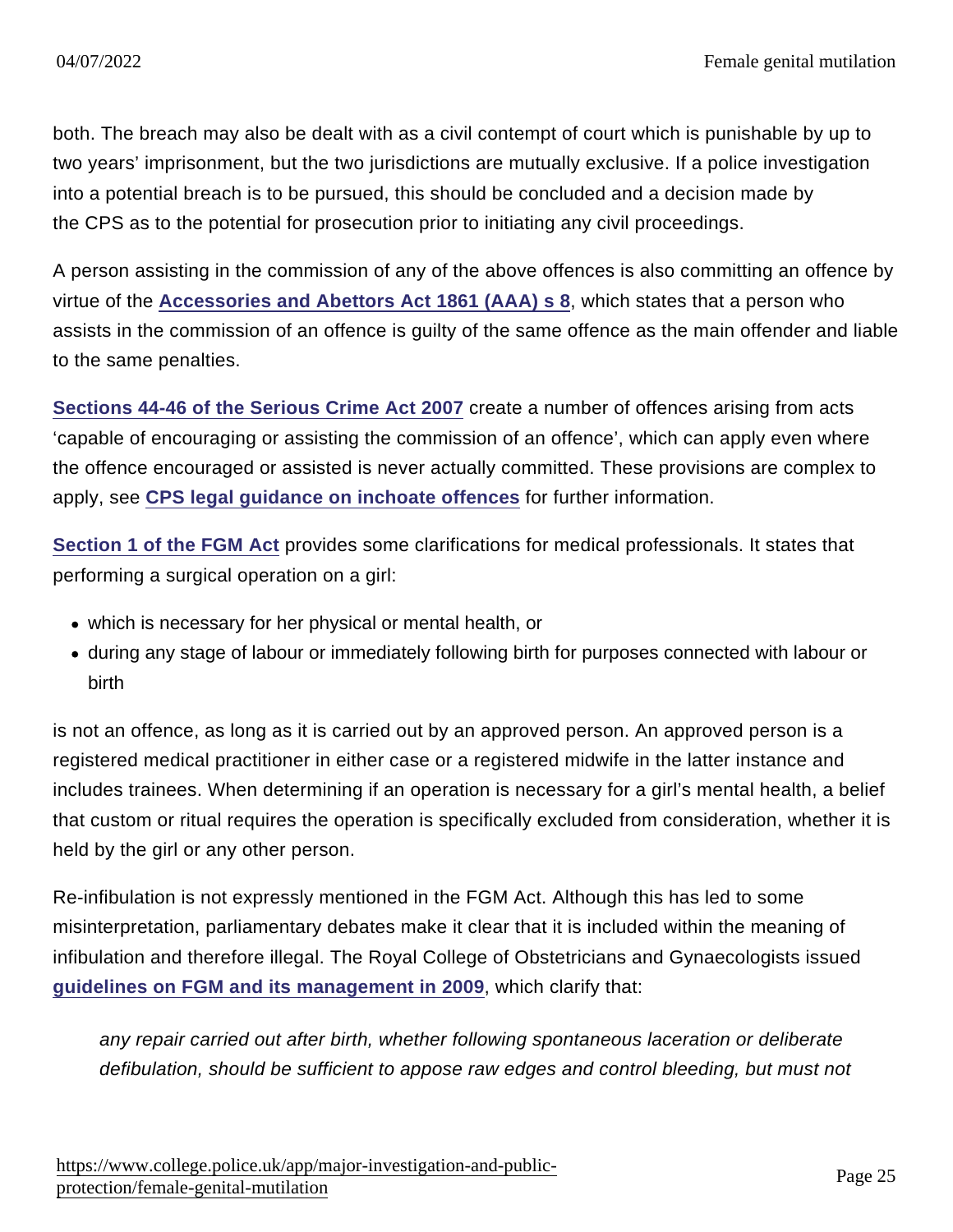result in a vaginal opening that makes intercourse difficult or impossible.

In circumstances not covered by the FGM Act, other criminal offences may be committed. The CPS guidance on [Offences/Behaviours experienced by victims of Female Genital](https://www.cps.gov.uk/sites/default/files/documents/legal_guidance/doc_800318.pdf) [Mutilation a](https://www.cps.gov.uk/sites/default/files/documents/legal_guidance/doc_800318.pdf)dvises on alternative offences, such as:

- grievous bodily harm, under the [Offences Against the Person Act 1861 s 18](http://www.legislation.gov.uk/ukpga/Vict/24-25/100/section/18) or [s 20](http://www.legislation.gov.uk/ukpga/Vict/24-25/100/section/20)
- conspiracy, child cruelty, false imprisonment and causing or allowing serious physical harm or death of a child, under the [Domestic Violence, Crime and Victims Act 2004 s 5](http://www.legislation.gov.uk/ukpga/2004/28/section/5)

The [CPS Female Genital Mutilation Legal Guidance](http://www.cps.gov.uk/legal/d_to_g/female_genital_mutilation/) provides further information on FGM and associated offences. Officers are encouraged to seek early investigative advice from the CPS to help build the strongest possible case and choose the most appropriate charge.

### Examples of offences

In order to establish if an offence has been committed under the FGM Act, officers must consider:

- where the act occurred
- $\bullet$  the nationality of the person doing the act
- the nationality of the girl undergoing FGM

Each of the examples below involves the same set of persons but in different situations that are intended to draw out how the different elements of location and nationality impact on offending under the FGM Act.

As arrangements for FGM generally take place within a girl's community group, the names used in the examples have been chosen to fit within a single community. This is not in any way intended to focus on a particular group, religion or community.

#### Basic scenario

All parties are originally from the same community in country X, where FGM is traditionally practised. Fatima has been resident in the UK for the last five years. In her community in London, she practises as a 'cutter' or circumciser. Aysha and Mariam are 12-year-old cousins. Aysha and her parents have been granted indefinite leave to remain and are, therefore, permanent UK residents. Mariam and her parents are still awaiting a decision on their asylum claim, but have been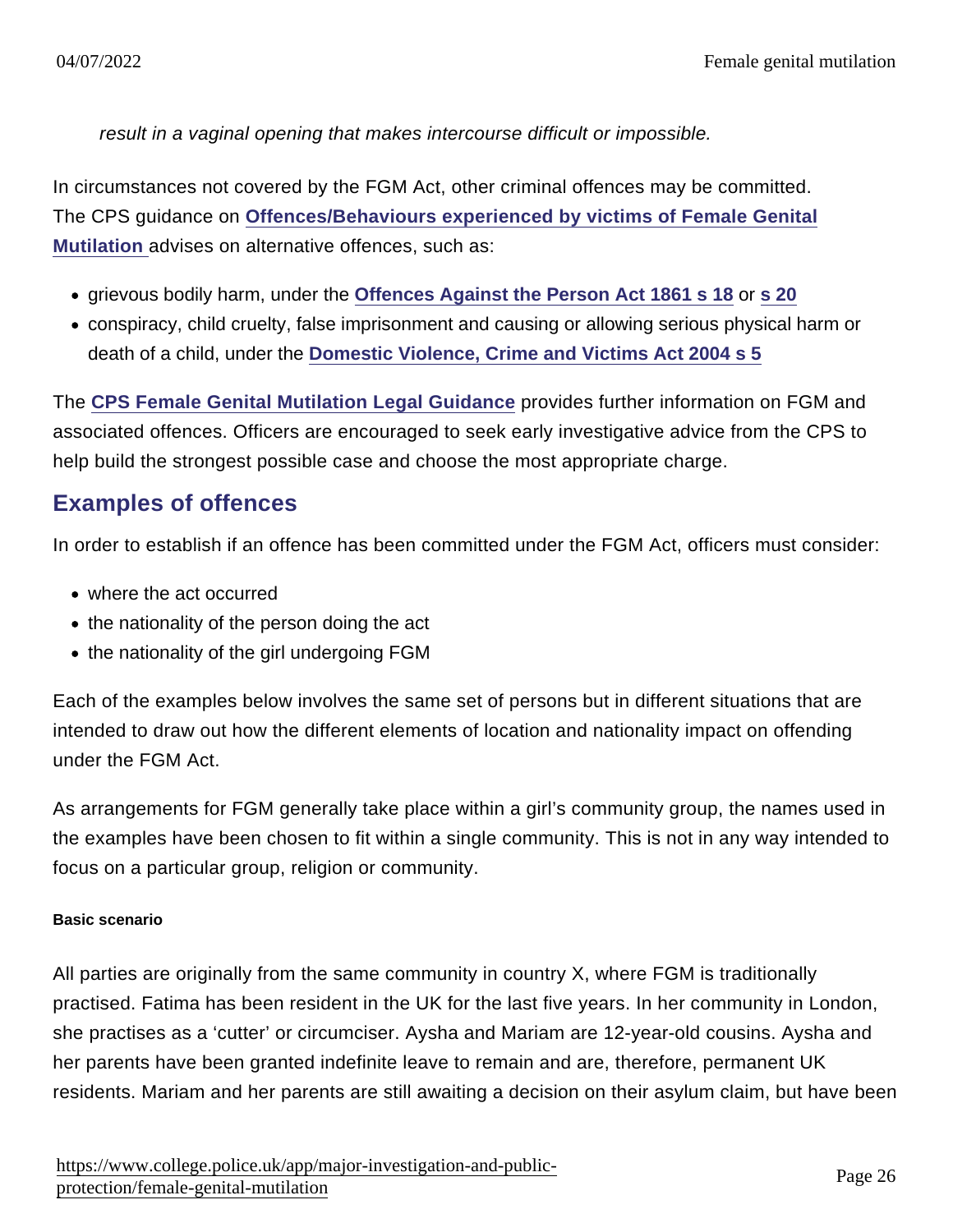living in London for two years. Amina is Aysha's aunt, who still lives in country X, and is an FGM practitioner in her local community. Leila is 11 years old and lives with her family in country X. As her father is an old friend of Mariam's father, Leila comes to stay with Mariam's family in London for three months to learn English.

Examples involving acts taking place in the UK

Carrying out FGM on a girl of any nationality

Fatima performs FGM on Aysha, Mariam and Leila at her premises in London.

Fatima has committed 3 offences under section 1 of the FGM Act, one on each girl, as the nationality and residence of the girl are irrelevant.

Carrying out FGM on a girl or woman of any nationality – re-infibulation

Aysha's mother is due to give birth to another child. She has Type III FGM which was reclosed in her country of origin after Aysha was born. She is identified as having FGM as part of the antenatal process, is de-infibulated in preparation for labour and gives birth without complications. The attending doctor is from the same community as she is and he agrees at her request to re-infibulate her after the birth. He does this by stitching the labia together to leave only a very small opening, using significantly more stiches than were required to stop her minimal post-birth bleeding.

The doctor has committed an offence under section 1 of the FGM Act, as re-infibulation is covered by the section and he has exceeded what was medically required in connection with the birth.

Assisting a person to carry out FGM on a girl of any nationality

Aysha and Mariam's mothers contacted Fatima to ask her to carry out the FGM on their daughters. Mariam's mother made the same arrangement on behalf of Leila's family. The mothers paid Fatima a sum of money for each girl cut.

Each mother has committed an offence by assisting Fatima to perform FGM. Mariam's mother has committed a further offence by assisting Fatima to perform FGM on Leila. The offences are committed under section 1 of the FGM Act, by virtue of section 8 of the AAA 1861, as they are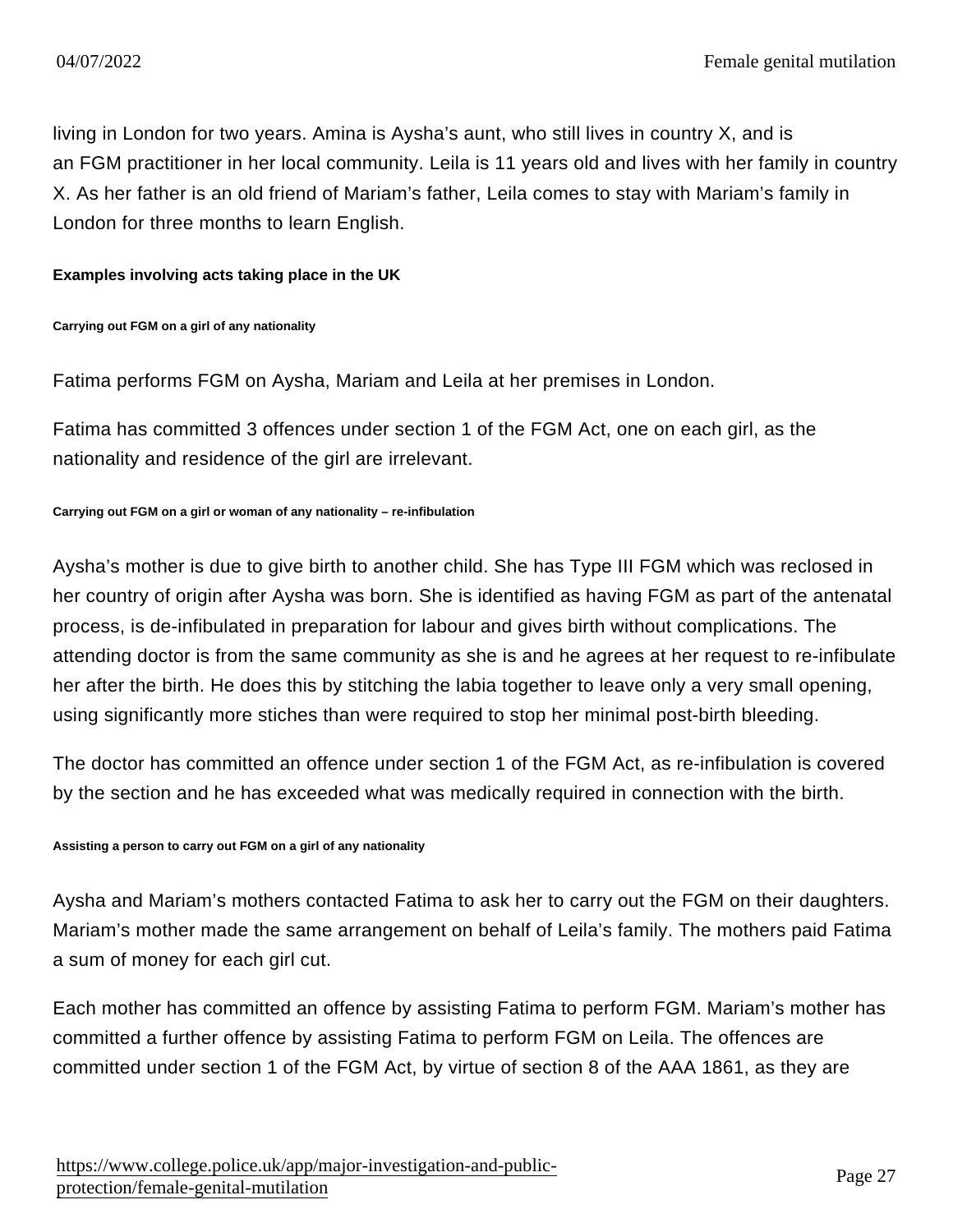#### assisting Fatima who is the main offender.

Failing to protect a girl under 16 from the risk of genital mutilation

Mariam's father was initially unsure about having his daughter cut, as he had been given a leaflet about the potential health consequences of FGM and was worried about these. He decided that he did not want to go against tradition or upset his wife, so he did not take any action to prevent Mariam and Leila from being cut. He was not involved in making any of the arrangements but was aware that all three girls were going to undergo FGM, which took place as planned.

Mariam's father has committed an offence under section 3A of the FGM Act by failing to take action to protect his daughter from FGM. As he had assumed responsibility for caring for Leila in the manner of a parent for the duration of her stay in London, he has also committed a further offence under the same section by failing to take steps to protect Leila from FGM. He has not committed an offence in respect of Aysha as he is not responsible for her.

Assisting a girl of any nationality to mutilate her own genitalia

It is traditional in Aysha's family for a girl to carry out her own FGM procedure when she reaches the age of 12. Fatima attends to supervise the process at the family home in London and gives instructions when Aysha is unsure what to do.

Fatima has committed an offence under section 2 of the FGM Act, as she has assisted Aysha to self-mutilate. Aysha has not committed an offence, as self-mutilation is not illegal.

Assisting a non-UK person to carry out FGM overseas on a UK girl

Aysha's mother decides that she wants Amina to carry out Aysha's FGM procedure. She therefore phones Amina from her home in London and arranges for Aysha to visit Amina abroad during the school holidays to undergo FGM.

Aysha's mother has committed an offence under section 3 of the FGM Act.

Mariam's mother similarly phones Amina from London to make the same arrangements for Mariam.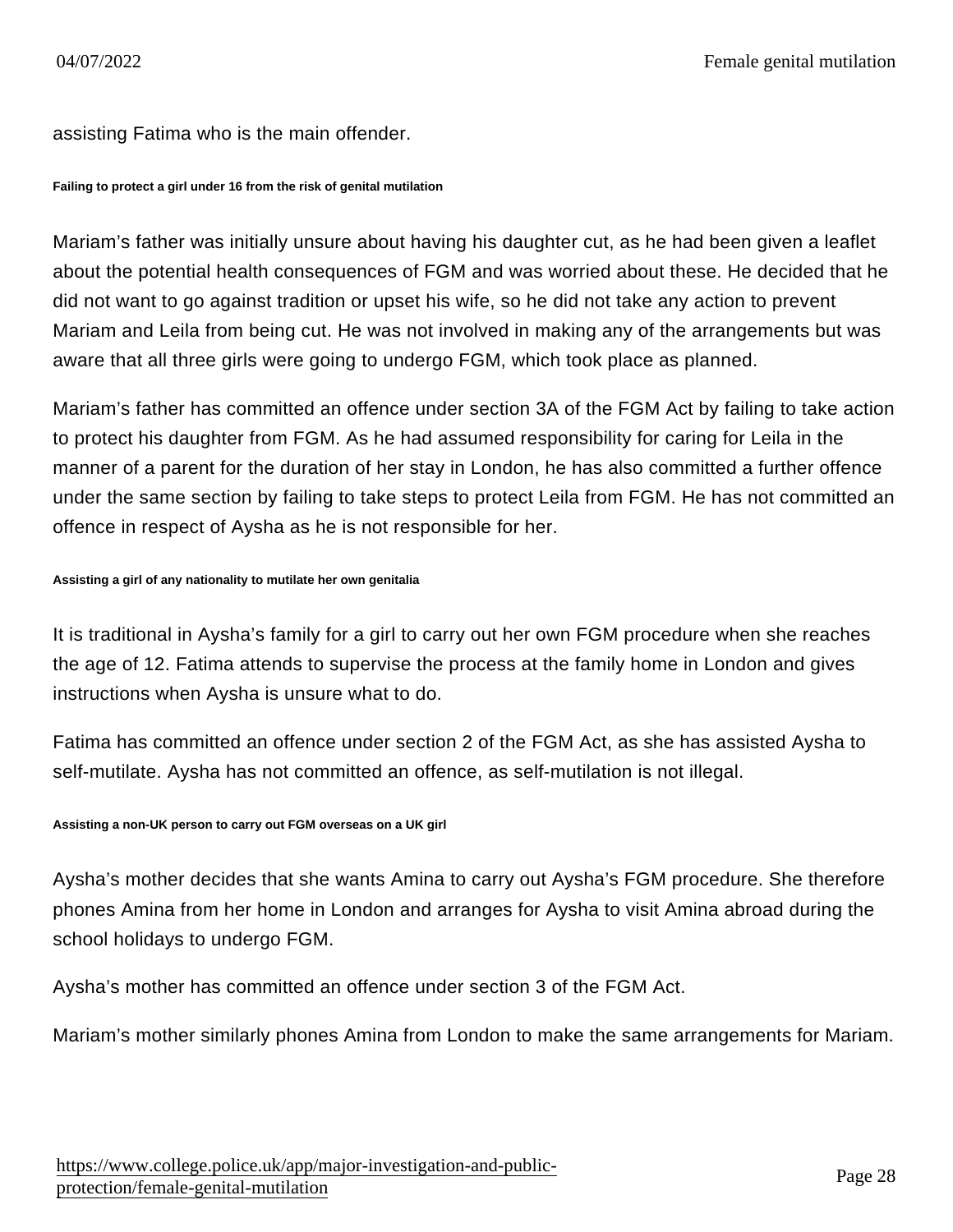Mariam's mother has also committed an offence under the FGM Act because although Mariam is not a permanent UK resident, she is habitually resident there.

Assisting a UK person to carry out FGM while overseas on a girl of any nationality

Amina falls ill and cannot do the FGM procedures. As Aysha and Mariam are already in country X, and some local girls there were also due to undergo the procedure at a 'cutting party', Aysha's father asks Fatima to travel to the country to fill Amina's role as 'cutter' at the event. He pays for Fatima's plane ticket, which is purchased from a London travel agent.

Aysha's father has committed an offence for each girl cut through his actions in assisting Fatima (a UK person) to perform FGM abroad on both UK girls (Aysha and Mariam) and non-UK girls (the local girls). The offence is committed under section 1 (by way of section 4) of the FGM Act, by virtue of section 8 of the AAA, as he is assisting Fatima who is the main offender.

Examples involving acts taking place outside the UK, carried out by a UK person

Carrying out FGM on a girl of any nationality

Fatima travels abroad to perform FGM on multiple girls at the 'cutting party'.

As Fatima is a permanent UK resident, she commits an offence under section 1, by way of section 4, of the FGM Act for each girl that she 'cuts' at the event.

Assisting a girl of any nationality to mutilate her own genitalia

At the 'cutting party', one of the local girls decides she would prefer to perform the FGM herself. Fatima tells her how to do it.

As Fatima is a permanent UK resident, she has committed an offence under section 2, by way of section 4, of the FGM Act.

Assisting a non-UK person to carry out FGM overseas on a UK girl

Aysha's mother travels to country X with her daughter to visit family. She also escorts Leila home to her family after her stay in London. While there, Aysha's mother takes Aysha and Leila to Amina's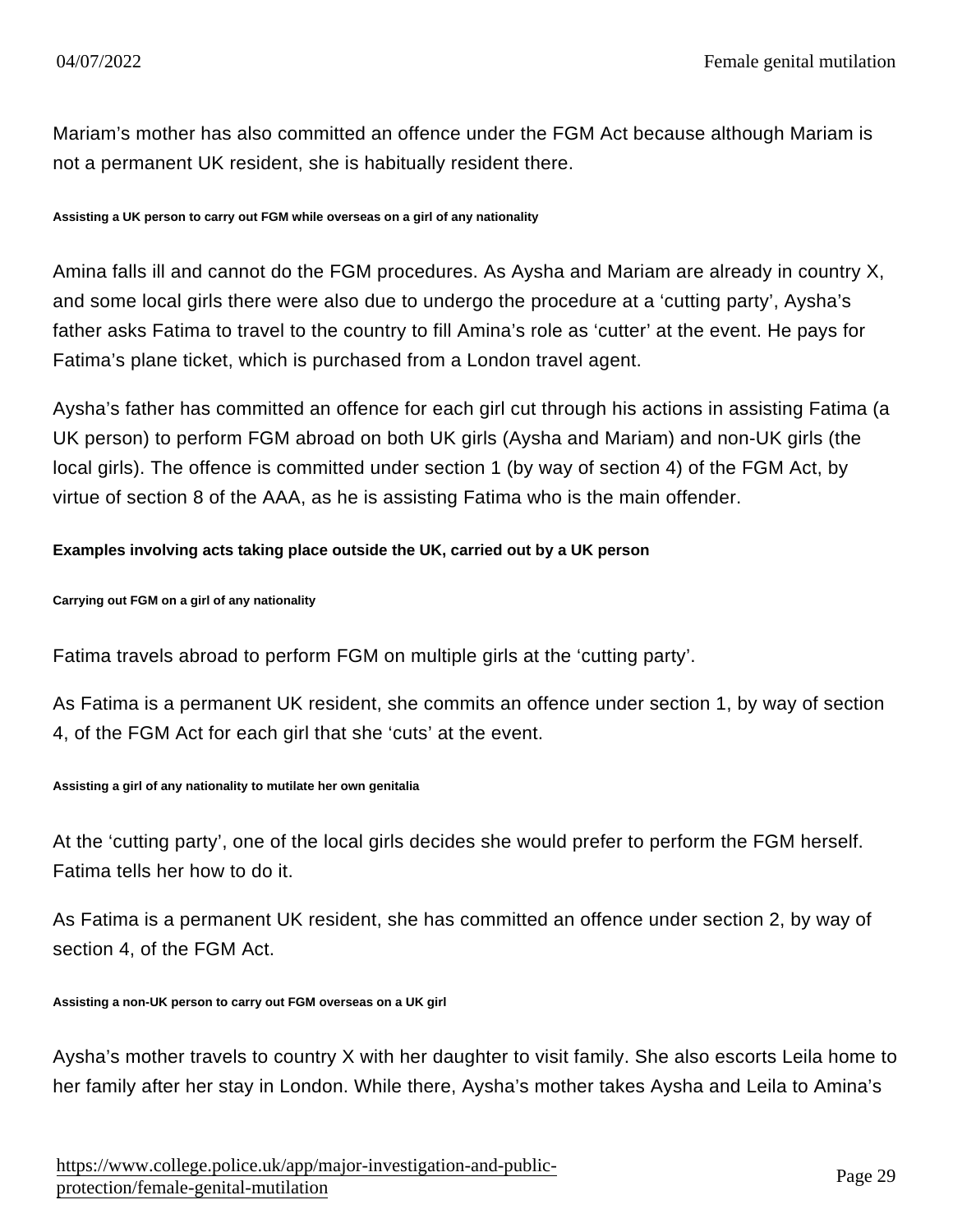house to undergo FGM and collects the girls afterwards.

As Aysha's mother is a permanent UK resident, she has committed an offence under section 3, by way of section 4, of the FGM Act by assisting Amina (a non-UK person) to carry out FGM on Aysha (a UK girl). However, she has not committed the offence in respect of Leila, as Leila is a non-UK girl – although Leila spent some time in the UK, it was a short stay and she cannot be considered habitually resident there.

Assisting a UK person to carry out FGM while overseas on a girl of any nationality

Aysha and her mother are on holiday in country X, visiting Leila and her family. Aysha's mother hears about the 'cutting party' being held there by Fatima and decides that Aysha should attend to undergo FGM. Leila's mother wants Leila to be cut as well and Aysha's mother accompanies both girls to the event to ensure they go through with it.

As Aysha's mother is a permanent UK resident, she has committed two offences in assisting Fatima (a UK person) to perform FGM abroad on both Aysha (a UK girl) and Leila (a non-UK girl). The offences are committed under section 1 (by way of section 4) of the FGM Act, by virtue of section 8 of the AAA, as she is assisting Fatima who is the main offender.

If Leila's mother had taken the girls to Fatima's 'cutting party' in country X instead, she would not have committed offences under the FGM Act by assisting Fatima, as Leila's mother is a non-UK person.

### Evidence gathering in FGM cases

Although FGM has been unlawful since 1985, the first prosecution for FGM in England and Wales did not take place until 2014. A key challenge to successful prosecution is evidence gathering.

Reluctance of victims and witnesses to report or assist a prosecution

People in a position to give information to pursue a prosecution are likely to be members of the FGM-affected community. They may be unwilling to report and inform on community/family members as to do so may result in being ostracised. They may believe that the FGM was done in the best interests of the child. They may also be reluctant to draw unwanted attention from the authorities.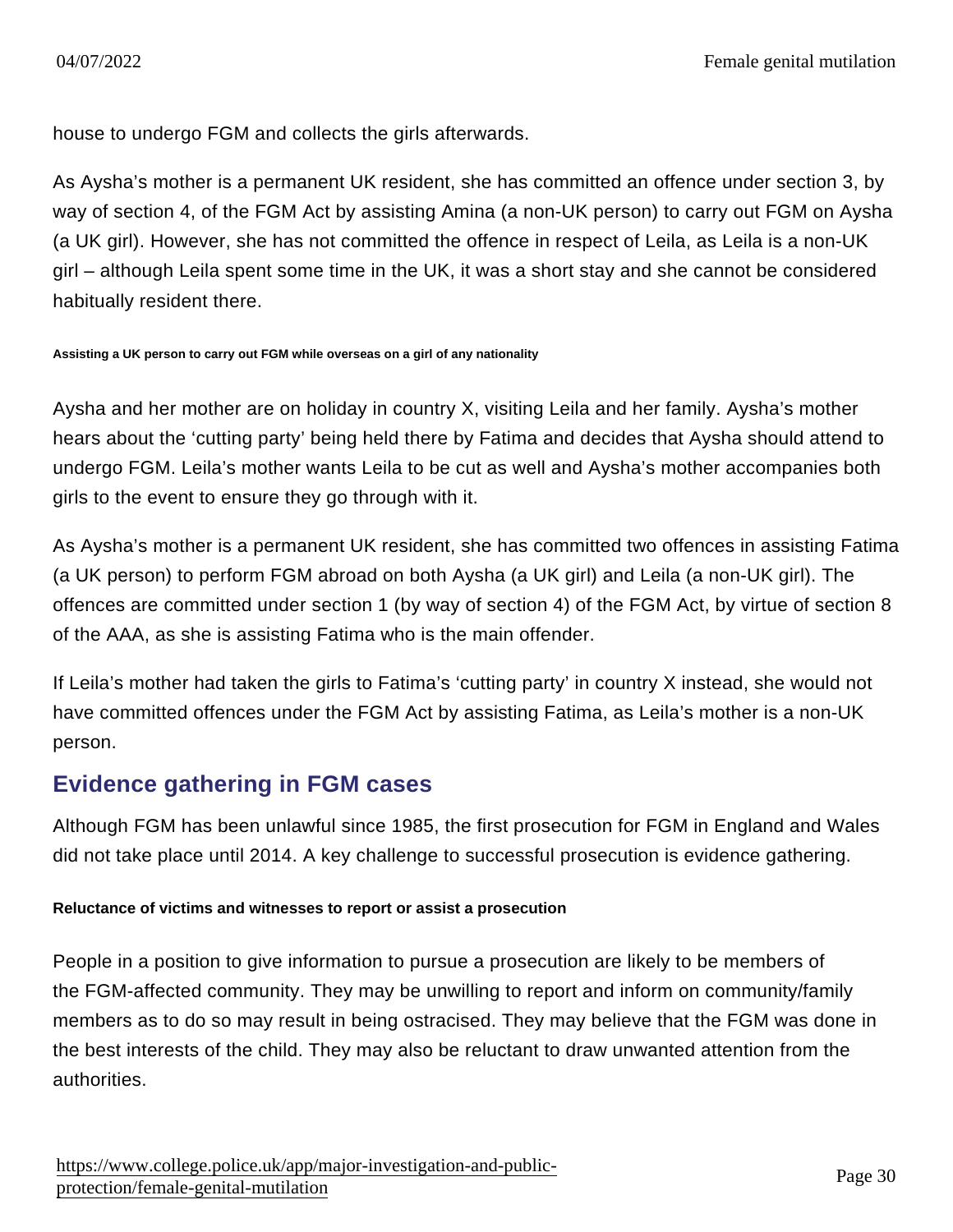Victims may also be unwilling to assist as in most cases it will require giving evidence against their own family and/or parents. If the victim is a child, they may fear that they or their siblings could be put into care, especially if the prosecution is successful and results in imprisonment of a parent, or family breakup. They may also have no memory of the act if the FGM took place at a young age, or they may not know who was responsible. They may also not know that it is illegal.

If a person does choose to cooperate with a prosecution, they will need support to deal with both the court process and the potential consequences for them within their community, including their personal safety. Information on relevant third-sector support can be found below and in the [CPS Female Genital Mutilation Legal Guidance, Annex A](https://www.cps.gov.uk/legal-guidance/female-genital-mutilation-legal-guidance#annexa) .

[Section 4A](http://www.legislation.gov.uk/ukpga/2015/9/section/71/enacted) and [Schedule 1 of the FGM Act](http://www.legislation.gov.uk/ukpga/2015/9/schedule/1/enacted) make provision for the lifelong anonymity of victims of FGM. This means that publication of anything likely to lead members of the public to identify an alleged victim of FGM is prohibited, subject to two limited exemptions. Breach of this prohibition on publication is an offence punishable by an unlimited fine. It is hoped that this provision will encourage more victims to come forward.

A victim will require medical assistance and advice to deal with the physical and mental trauma associated with FGM. There are a number of specialist clinics in England and Wales. A list is provided on the [NHS Choices](http://www.nhs.uk/NHSEngland/AboutNHSservices/sexual-health-services/Pages/fgm-health-services-for-women.aspx) website. See also the [APP on Child abuse, pre-trial therapy and](https://www.app.college.police.uk/app-content/major-investigation-and-public-protection/child-abuse/further-investigation/#pre-trial-therapy-and-counselling) [counselling](https://www.app.college.police.uk/app-content/major-investigation-and-public-protection/child-abuse/further-investigation/#pre-trial-therapy-and-counselling) .

The complex issues linked to victim evidence in FGM cases mean that officers should try to move away from relying on the victim's testimony when building the case.

#### Considerations for investigators

Officers are largely reliant on other professionals, particularly in education, health and social care, to identify signs that FGM may be about to take place or may already have occurred. Some professionals may be unsure how to deal with the cultural aspects of the subject, which can lead to a lower level of reporting. Regulated health and social care professionals and teachers in England and Wales are now subject to a [mandatory duty](https://www.app.college.police.uk/app-content/major-investigation-and-public-protection/female-genital-mutilation/#mandatory-reporting-duty) to report known cases of FGM on girls under 18 to the police.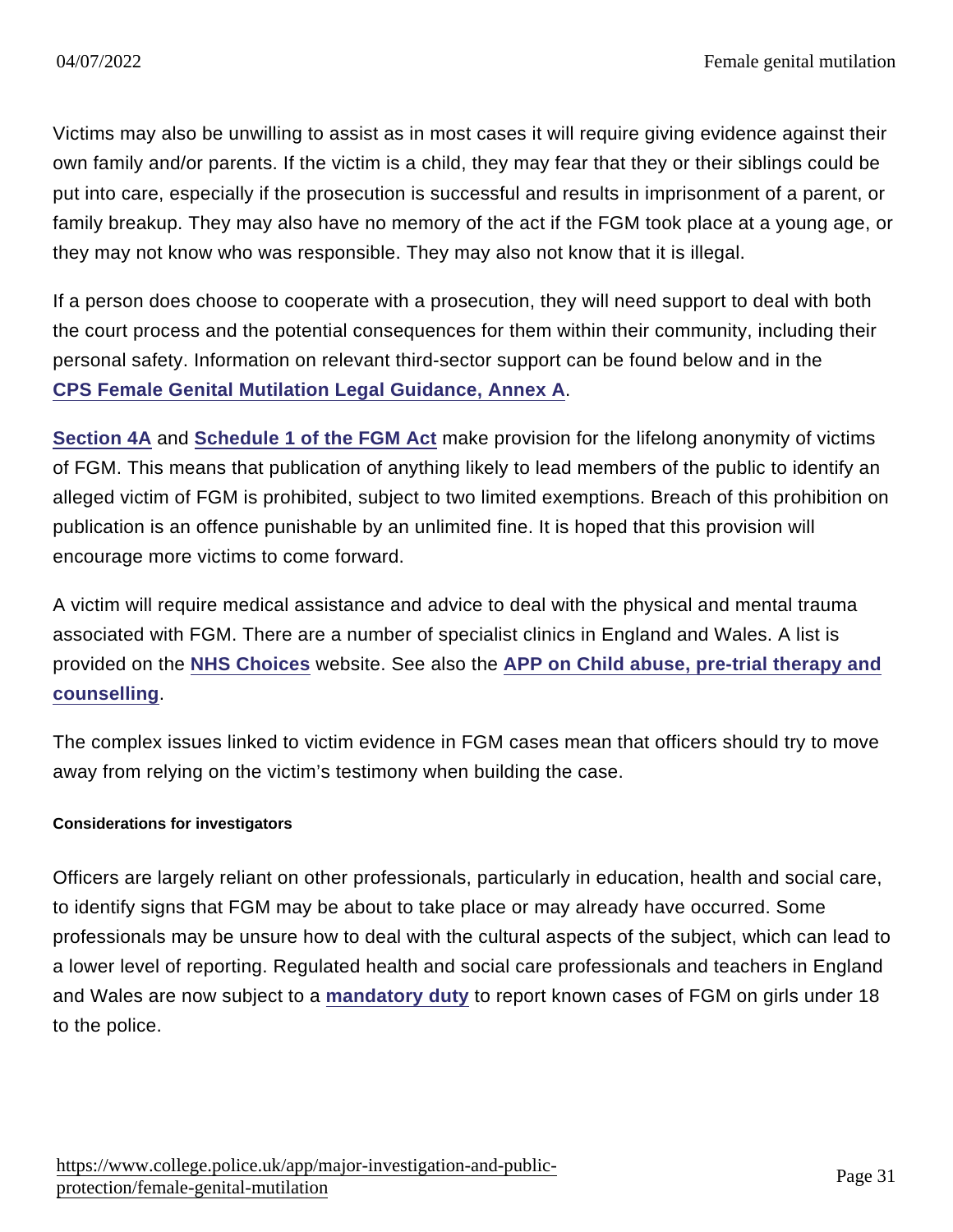The CPS legal guidance on FGM sets out the [evidential considerations f](http://www.cps.gov.uk/legal/d_to_g/female_genital_mutilation/#evidential)or prosecutors dealing with such cases, which should inform investigators when gathering evidence.

Investigators should build a case by bringing together information from across different professional sectors which have contact with a girl and her family, along with any circumstantial or other evidence that supports the case. For example, a report from a teacher suspecting that a girl has been taken out of the country for FGM to take place could be supplemented with passport information, GP notes and other intelligence.

Investigations should not only target direct perpetrators of FGM but also those assisting or arranging the procedure – they too are perpetrators under the law.

The nature of the offending and associated difficulties with gaining the support of victims and witnesses mean that intelligence opportunities and covert tactics can have an important role to play.

For further information, see [A protocol between the Crown Prosecution Service, police and](http://www.cps.gov.uk/publications/agencies/protocolletter.html) [local authorities in the exchange of information in the investigation and prosecution of child](http://www.cps.gov.uk/publications/agencies/protocolletter.html) [abuse cases](http://www.cps.gov.uk/publications/agencies/protocolletter.html) .

#### Covert tactics

The use of covert tactics should be considered in all FGM investigations. More traditional investigative methods may not always be effective in identifying the person who has been instrumental in organising FGM for the child.

Available covert options in any particular case will depend on the information already available and that which is sought. Advice concerning covert methods should be sought from a covert specialist within force at the earliest opportunity. Investigators should not delay seeking such advice until after arrest or notification to parents or others who may be suspected of an offence. Such experts are likely to be located in a force's department responsible for covert authorities.

Intelligence opportunities

Forces should develop local strategies to gather intelligence, develop problem profiles and intelligence requirements relating to at risk communities, cutters and facilitators, and to identify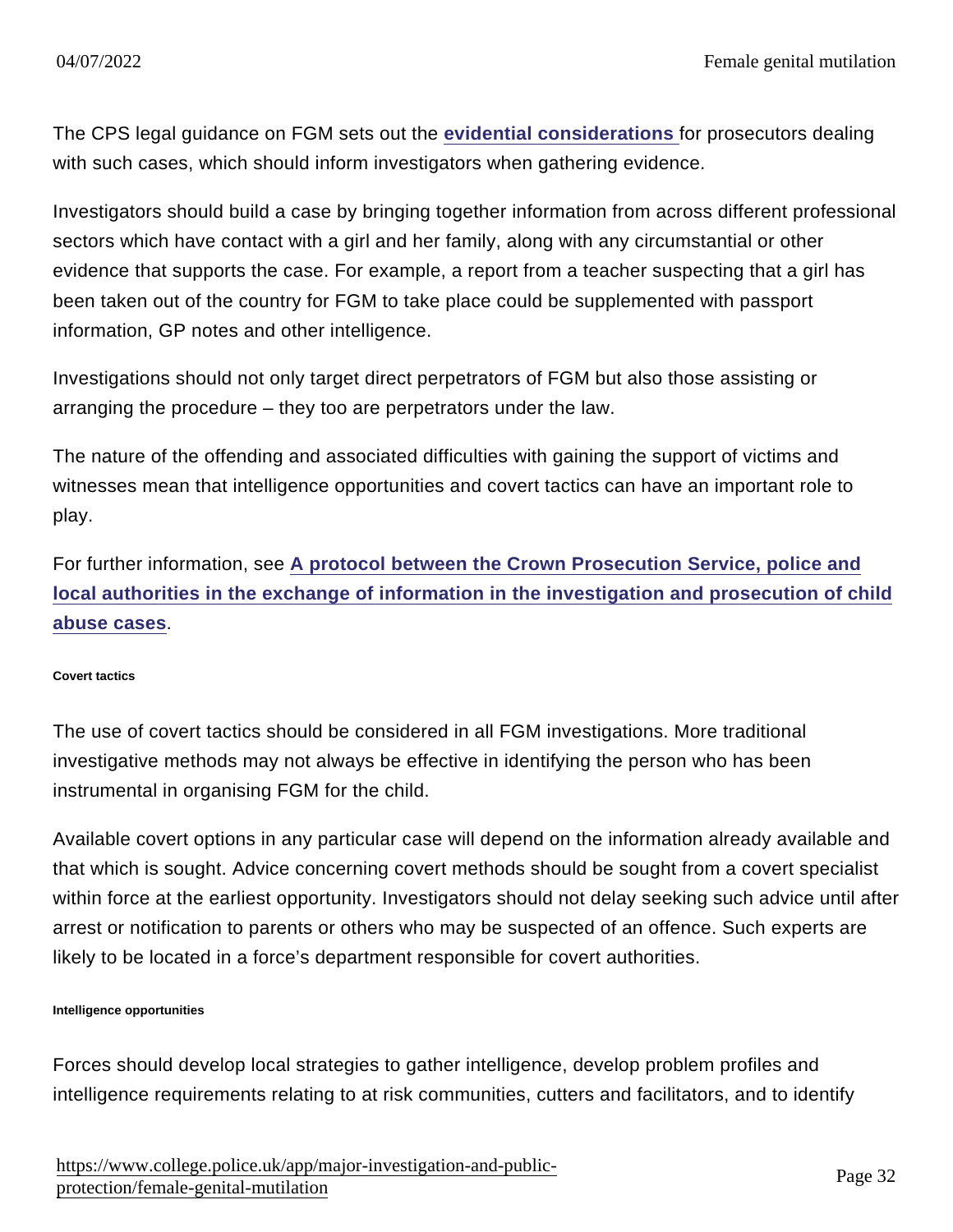potential victims and perpetrators. This could include identifying opportunities to engage with relevant communities, and regular travel routes used by victims and perpetrators to enter or leave the country.

Forces should also include obtaining community intelligence as a significant part of their intelligence strategy.

#### Mandatory reporting duty

The mandatory reporting duty under the [FGM Act s 5B](http://www.legislation.gov.uk/ukpga/2015/9/section/73/enacted) applies to all regulated health and social care professionals and teachers in England and Wales. They are under a duty to report to the police any known case of FGM on a girl who is under 18 at the time of making the report. A known case is one where:

- the girl has disclosed to the professional that she has undergone FGM or
- the professional, in the course of their work, has observed physical signs appearing to show that an act of FGM has been carried out and has no reason to believe that the act was a lawful surgical operation within the [FGM Act s 1\(2\)\(a\) or \(b\)](http://www.legislation.gov.uk/ukpga/2003/31/section/1)

The duty is personal to the professional, who must report the case directly to the police. Failure to comply with the duty is not a criminal or civil matter, but is to be dealt with as a serious disciplinary matter under existing performance procedures in place for each profession.

Where a professional believes that a girl is at risk of FGM, this does not fall under the mandatory reporting duty, but should be dealt with through established safeguarding procedures.

Forces should develop a response for dealing with reports made under the duty. This should include:

- identifying a relevant team to deal with all mandatory reports
- establishing internal force processes to:
	- ensure that all professionals making a mandatory report are issued with a reference number, including where the report is made otherwise than via 101
	- correctly channel reports received under the mandatory reporting duty to the relevant team, whether received via 101, via established relationships with safeguarding teams or via any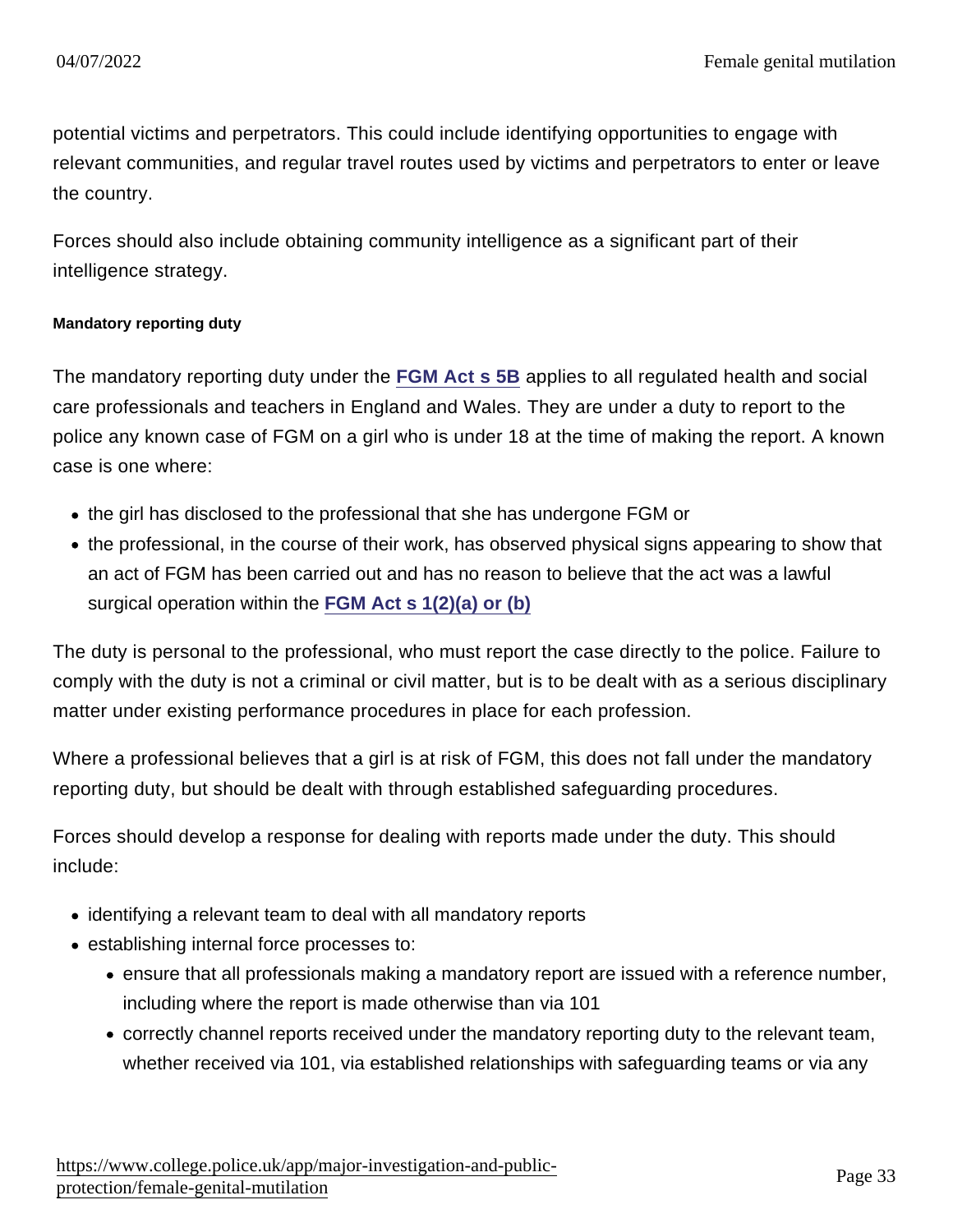other officer or police staff

- consult with children's social care to identify any immediate safeguarding needs and initiate a multi-agency response following receipt of a report
- ensuring that control room staff are familiar with the specific response required on receipt of mandatory FGM reports via 101, in particular the [minimum details](https://www.gov.uk/government/publications/mandatory-reporting-of-female-genital-mutilation-procedural-information) to be recorded for referral to the relevant team
- ensuring that all officers and staff are made aware of the mandatory reporting duty and its associated processes

A report of FGM made under the duty is a professional third party report for crime recording purposes. Where there is no doubt as to the professional's status and/or position or the veracity of their report, a crime report or log should be opened in accordance with the [National Crime](https://www.gov.uk/government/uploads/system/uploads/attachment_data/file/452294/count-general-august-2015.pdf#page=4) [Recording Standard paragraph 3.6 \(ii\)](https://www.gov.uk/government/uploads/system/uploads/attachment_data/file/452294/count-general-august-2015.pdf#page=4) .

For further information see Home Office (2015) [Mandatory Reporting of Female Genital](https://www.gov.uk/government/publications/mandatory-reporting-of-female-genital-mutilation-procedural-information) [Mutilation – procedural information](https://www.gov.uk/government/publications/mandatory-reporting-of-female-genital-mutilation-procedural-information) .

# The role of senior officers

Senior officers should take the lead in strengthening the police response to FGM.

They should raise the profile of FGM within the force and with partner agencies by:

- increasing officer awareness of FGM and their responsibility to take steps to make potential victims safe
- including FGM in force planning documents, such as strategic assessments
- ensuring it features on the agendas of multi-agency forums, such as the Health and Wellbeing Board, Safeguarding Children Board and Multi-Agency Safeguarding Hub
- establishing processes with local agencies to ensure that relevant information received by professionals is passed on to the police, including reports made under the mandatory reporting duty
- developing a force response to the mandatory reporting duty in accordance with [Home Office](https://www.gov.uk/government/publications/mandatory-reporting-of-female-genital-mutilation-procedural-information) [\(2015\) Mandatory Reporting of Female Genital Mutilation – procedural information](https://www.gov.uk/government/publications/mandatory-reporting-of-female-genital-mutilation-procedural-information)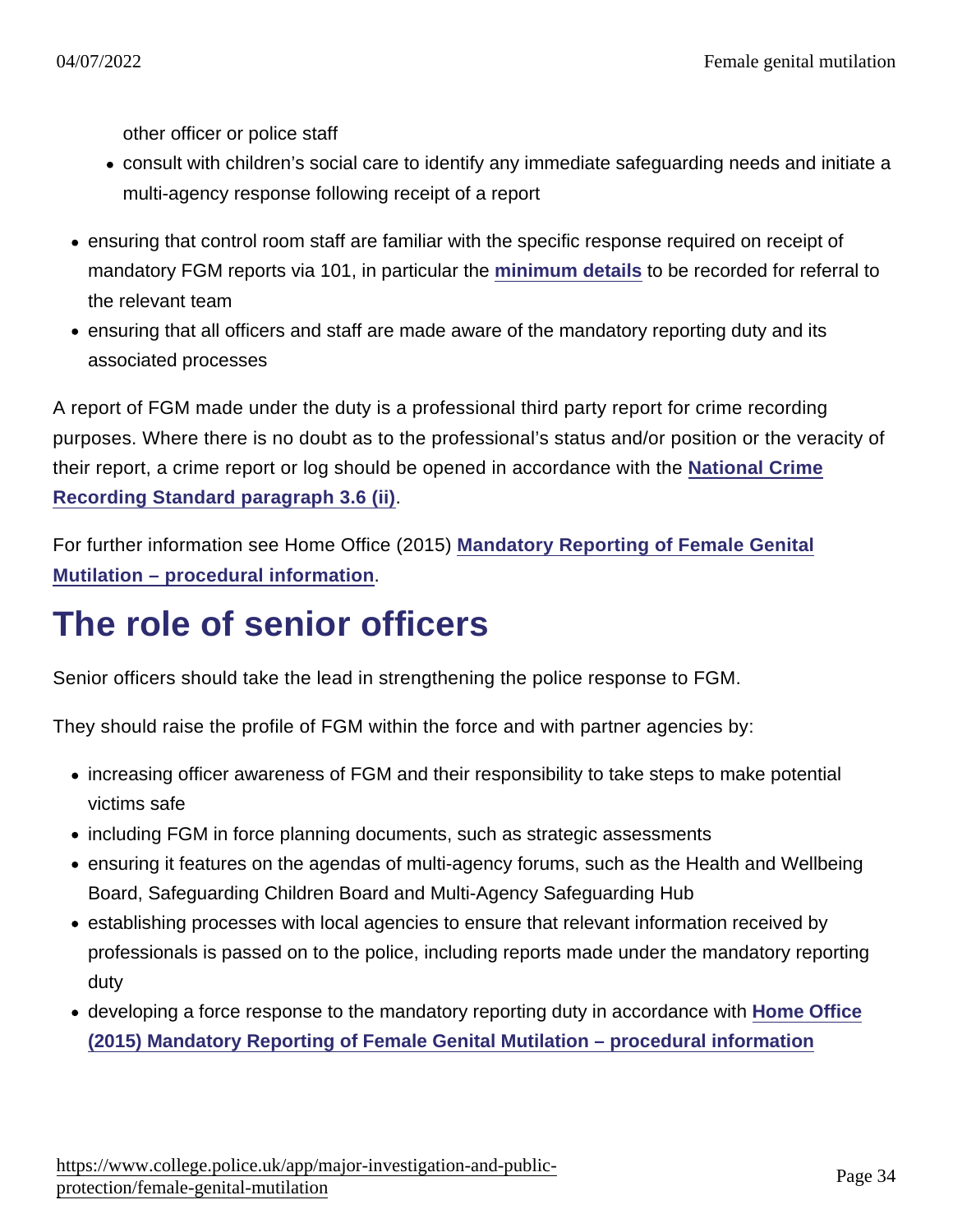Senior officers should also use established contacts with influential and trusted community members to ensure that communities are aware that FGM is a crime and those who perform or facilitate the practice may face arrest, prosecution and imprisonment.

# Further information

The following websites have some useful information on FGM, what it involves and where to go for help.

- [About FGM](http://about-fgm.co.uk/) .
- [WHO, Female Genital Mutilation, factsheet number 241](http://www.who.int/mediacentre/factsheets/fs241/en/) .
- [GOV.UK,](https://www.gov.uk/female-genital-mutilation) which includes details of sources of help and advice.
- [Home Office FGM unit](https://www.gov.uk/government/collections/female-genital-mutilation#documents), which includes training and campaign resources.
- [HM Government Multi-Agency Practice Guidelines: Female Genital Mutilation](https://www.gov.uk/government/publications/female-genital-mutilation-guidelines) , Appendix D of which lists organisations working on related issues.
- [CPS Female Genital Mutilation Legal Guidance](http://www.cps.gov.uk/legal/d_to_g/female_genital_mutilation/) , Appendix A of which lists contact details for national support agencies and sources of information.
- City University London/Equality Now (2014) [Female Genital Mutilation in England and Wales:](http://www.equalitynow.org/sites/default/files/FGM EN City Estimates.pdf) [Updated statistical estimates of the numbers of affected women living in England and](http://www.equalitynow.org/sites/default/files/FGM EN City Estimates.pdf) [Wales and girls at risk – Interim report on provisional estimates](http://www.equalitynow.org/sites/default/files/FGM EN City Estimates.pdf)

### Additional police service resources

### Metropolitan Police Service

Project Azure

020 7161 2888

West Midlands Police

'Sentinel' Tackling Hidden Crime

[FGM webpage](http://www.west-midlands.police.uk/advice-centre/help-and-advice/honour-abuse/female-genital-mutilation/)

[g.squires@west-midlands.pnn.police.uk](mailto:g.squires@west-midlands.pnn.police.uk)

Call 101, extension 811 3059